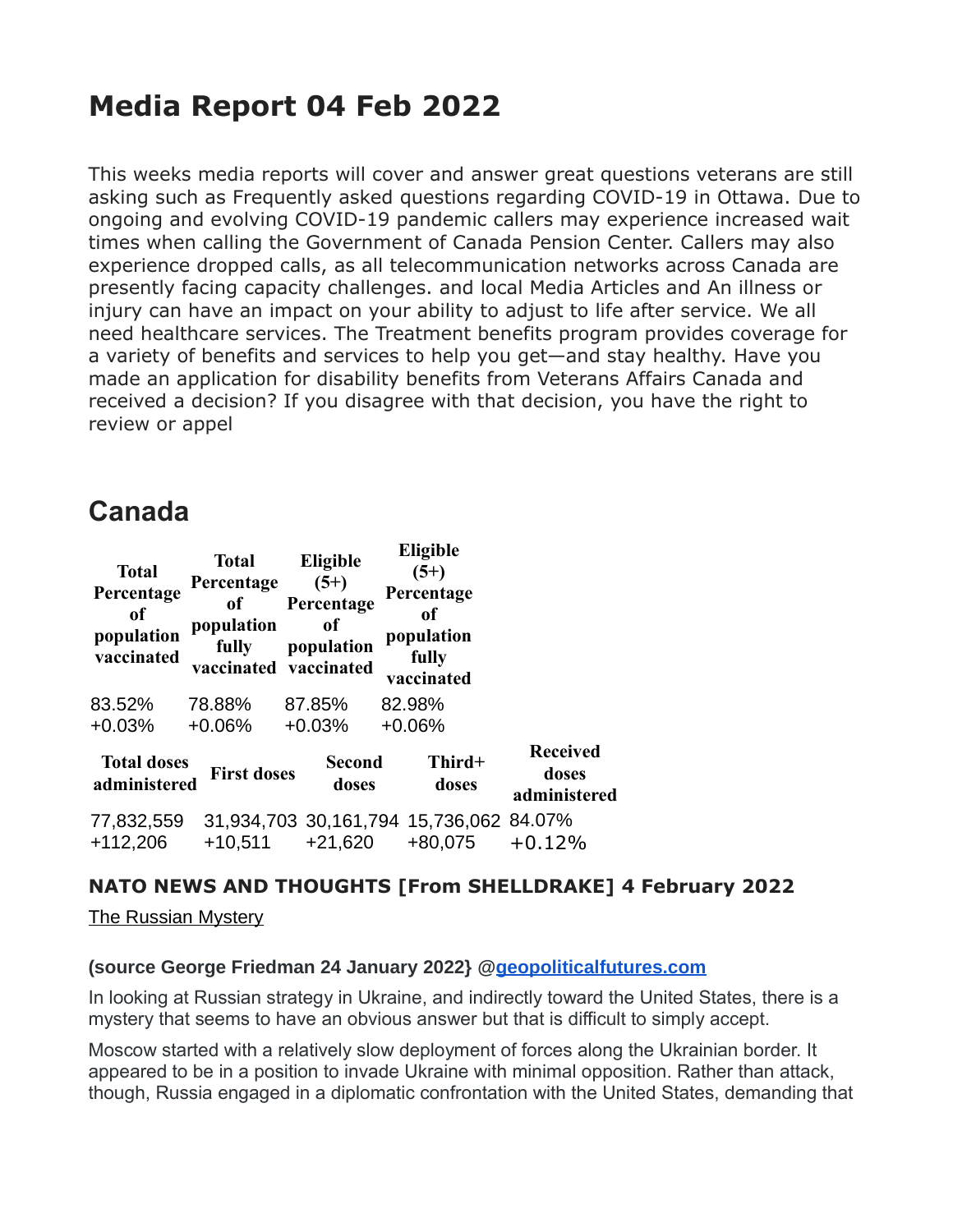Ukraine never be admitted into NATO, and that NATO limit its deployment of weapons in Eastern Europe.

Russian negotiators knew full well that the U.S. would never agree to these terms. For one thing, it's a decision for NATO, not Washington. For another, NATO members in the region are at the easternmost frontier of the alliance. They are the most exposed to potential Russian actions, particularly if Russia takes control of Ukraine. In short, capitulating to Russian demands would leave Eastern Europe open to Russian attacks. Most important to Washington, though, is that its credibility would be mortally wounded, not just in Europe but around the world. Allowing the Russians to force the United States to agree on future relations with a sovereign state was simply a nonstarter. The consequences would be global, and not for nothing, it would create a political crisis in the United States the administration could not manage. It doesn't make sense for Russia to delay military operations while making demands it knew were going to be rejected, especially since its military was already deployed. Why would Russia, if fully committed to entering and occupying Ukraine, give the West time to prepare military countermeasures? Moscow understands that its actions would be seen as a threat because that is how they were meant to be seen. It understands there would be a response, but it also understands it can't be certain what the response would be. Air and naval forces and anti-tank weaponry, for example, could dramatically complicate the invasion.

An invasion of Ukraine is difficult in the best conditions. The country is roughly the size of Afghanistan (Manitoba) with a population larger than Canada (41.4 million), and coordinating a complex armored operation presents untold opportunities for failure. The Russian army has not carried out an armored operation since World War II, so the troops are inexperienced. Minimizing the possibility of an anti-Russian buildup would increase the risk to the operation. In an operation of this magnitude, the attack should be made as early as possible. By waiting, Russia increased the risk of failure.

It's possible, then, that Moscow wanted to float an impossible proposal for propaganda purposes. But the value of world public opinion compared to a successful military operation is minimal. After an invasion, public opinion would be against Russian aggression regardless of diplomatic niceties. The value of public opinion, in other words, only takes you so far.

The only conclusion to be drawn is that Russia has no intention of invading Ukraine, as Deputy Foreign Minister Sergei Ryabkov has repeatedly said. Given that Russia failed to act when it could and arguably should have, it seems to me that he might have been telling the truth. On the other hand, we have seen the Russians be active, albeit more subtly, in Belarus, the Caucasus and Central Asia. Logic dictates that Russia must rebuild its historic buffer zone and that Ukraine is essential in this regard. Moscow has done everything in its power to create an atmosphere of crisis. Perhaps it had intelligence that the U.S. and NATO would fold their cards. But the U.S. can't afford to do nothing. President Joe Biden's threat to the Russian banking system is either far more devastating than I can fathom or simply a cover for military action. So in this sense, the U.S. is being coy as well, just not nearly as confusingly as the Russians.

My best guess is the Russians have set up negotiation with the most extreme demands as a normal negotiating strategy. But the fact remains that Russian forces are deployed, and resistance is being strengthened. It may be that the Russians are simply confident that their force is still able to win. But a rule of war is that you strike at maximum advantage, and give away no advantage. The rule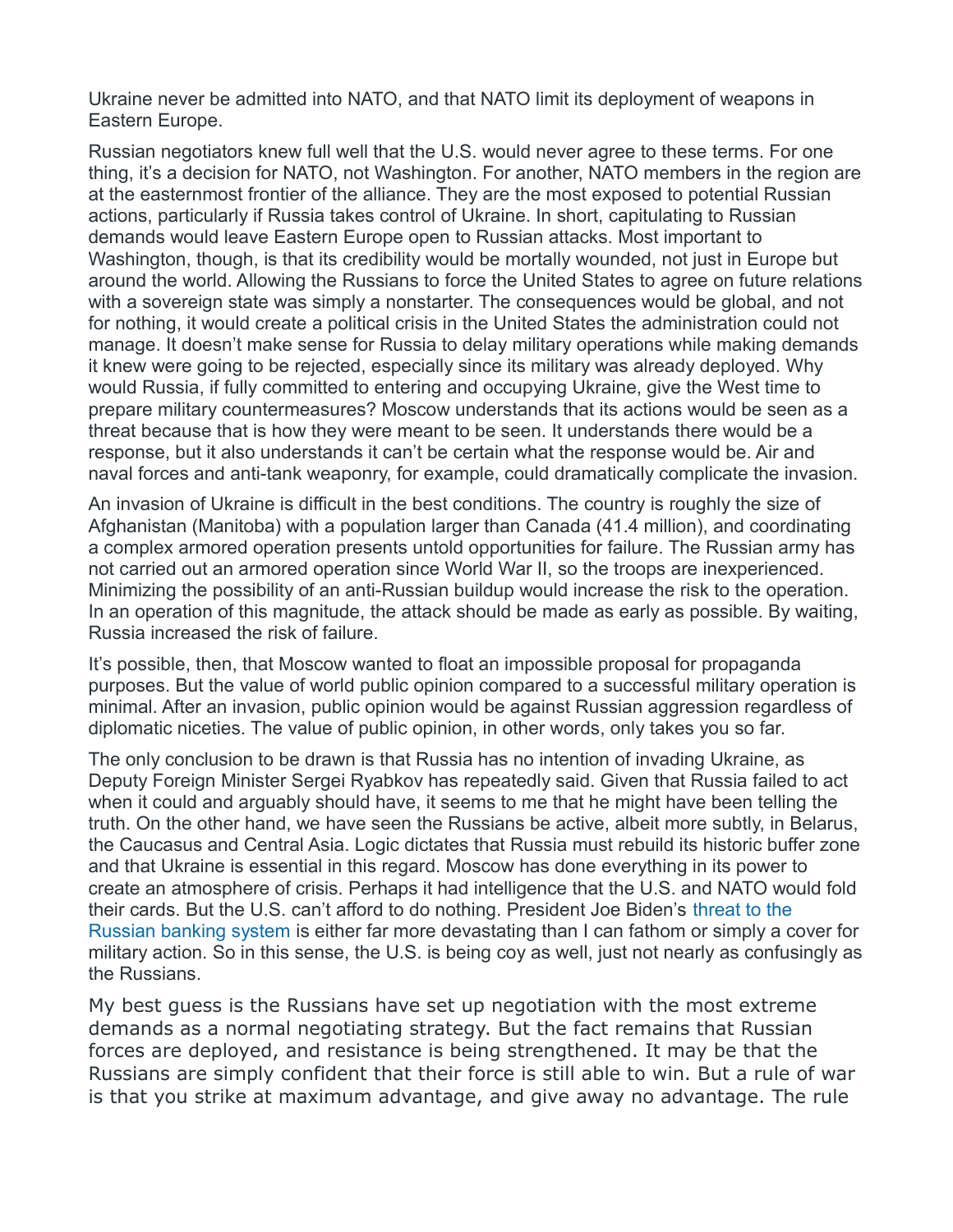of diplomacy is to make a lot of threats before making a deal. Right now, it's one or the other. Thanks Randy

## NVOC Members concerned with current Protests in Ottawa

Despite the Ottawa Police briefly raising the possibility of a military intervention to clear a stubborn holdout of Freedom Convoy truckers blockading their downtown, the Canadian Armed Forces have been quick to say they will be doing no such thing. A spokesperson for the Minister of Defence told the Wall Street Journal on Thursday, "The Canadian Armed Forces are not involved in law enforcement in this situation, and there are no plans for such CAF involvement."

Prime Minister Justin Trudeau also said Thursday that a military response is "not in the cards right now." "One has to be very, very cautious before deploying military forces in situations engaging Canadians," he said.

There have only been two prior incidents in modern times of the Canadian military being called in to quell civil unrest. The first, the 1970 October Crisis, actually worked great at stamping out Quebec separatist terrorism. But the sight of armed soldiers detaining even peaceful Quebec nationalists en masse has always been a mark on the legacy of then-Prime Minister Pierre Trudeau. The second, the 1990 Oka Crisis, had a much more checkered legacy. The military did eventually compel a Mohawk-led protest to stand down their blockade of a disputed golf course expansion, but the whole thing was so messy it's mostly become a template for what not to do. The experience of Oka is arguably a key reason why Canadian law enforcement is hesitant to bring the hammer down on blockades of any kind – even when they completely seize the country's rail lines for days on end.

Anyways, all this military talk started only because Ottawa Police chief Peter Sloly said Wednesday "there may not be a policing solution to this demonstration" and that "we're looking at every single option, including military aid to civil power."

Thanks Randy

## **Cardiorespiratory Impairment**

# Contents

- [Introduction](https://www.veterans.gc.ca/eng/health-support/physical-health-and-wellness/compensation-illness-injury/disability-benefits/benefits-determined/table-of-disabilities/ch-12-2006#a01)
- [Rating Tables and Charts](https://www.veterans.gc.ca/eng/health-support/physical-health-and-wellness/compensation-illness-injury/disability-benefits/benefits-determined/table-of-disabilities/ch-12-2006#a02)
- [Evaluating Functional Loss](https://www.veterans.gc.ca/eng/health-support/physical-health-and-wellness/compensation-illness-injury/disability-benefits/benefits-determined/table-of-disabilities/ch-12-2006#a03)
- [Pulmonary Function](https://www.veterans.gc.ca/eng/health-support/physical-health-and-wellness/compensation-illness-injury/disability-benefits/benefits-determined/table-of-disabilities/ch-12-2006#a04)
- [Exercise Tolerance and Use of METs](https://www.veterans.gc.ca/eng/health-support/physical-health-and-wellness/compensation-illness-injury/disability-benefits/benefits-determined/table-of-disabilities/ch-12-2006#a05)
- [Cardiac Failure](https://www.veterans.gc.ca/eng/health-support/physical-health-and-wellness/compensation-illness-injury/disability-benefits/benefits-determined/table-of-disabilities/ch-12-2006#a06)
- [Loss of Function Exercise Tolerance Symptomatic Activity Level \(METS\)](https://www.veterans.gc.ca/eng/health-support/physical-health-and-wellness/compensation-illness-injury/disability-benefits/benefits-determined/table-of-disabilities/ch-12-2006#a07)
- [Loss of Function Physiological Measurements](https://www.veterans.gc.ca/eng/health-support/physical-health-and-wellness/compensation-illness-injury/disability-benefits/benefits-determined/table-of-disabilities/ch-12-2006#a08)
- [Loss of Function Cardiac Failure](https://www.veterans.gc.ca/eng/health-support/physical-health-and-wellness/compensation-illness-injury/disability-benefits/benefits-determined/table-of-disabilities/ch-12-2006#a09)
- [Other Impairment Ischemic Heart Disease](https://www.veterans.gc.ca/eng/health-support/physical-health-and-wellness/compensation-illness-injury/disability-benefits/benefits-determined/table-of-disabilities/ch-12-2006#a10)
- [Other Impairment Valvular Heart Disease](https://www.veterans.gc.ca/eng/health-support/physical-health-and-wellness/compensation-illness-injury/disability-benefits/benefits-determined/table-of-disabilities/ch-12-2006#a11)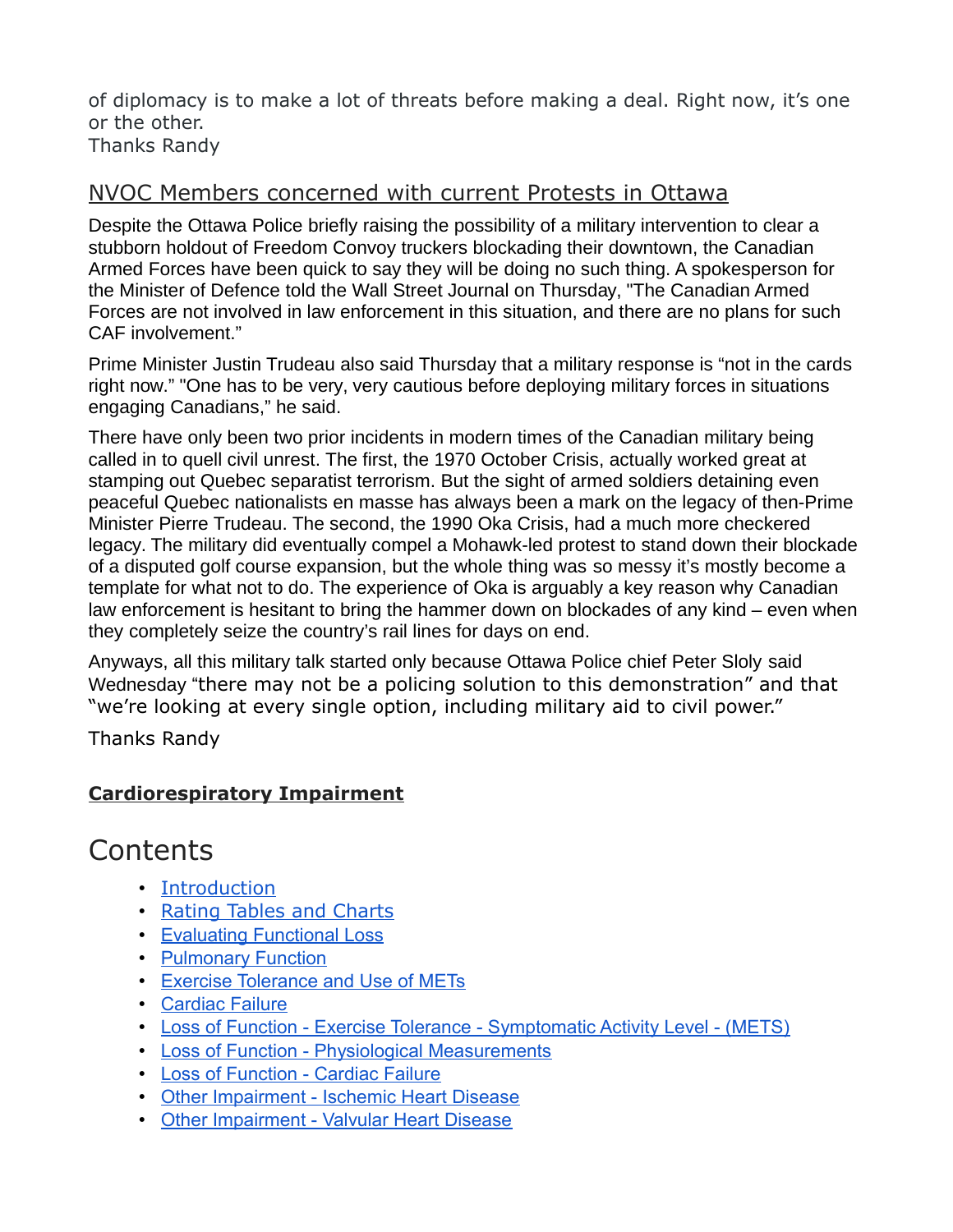- [Other Impairment Miscellaneous Cardiac Conditions](https://www.veterans.gc.ca/eng/health-support/physical-health-and-wellness/compensation-illness-injury/disability-benefits/benefits-determined/table-of-disabilities/ch-12-2006#a12)
- [Other Impairment Lower Respiratory Tract](https://www.veterans.gc.ca/eng/health-support/physical-health-and-wellness/compensation-illness-injury/disability-benefits/benefits-determined/table-of-disabilities/ch-12-2006#a13)
- [Other Impairment Obstructive Sleep Apnea](https://www.veterans.gc.ca/eng/health-support/physical-health-and-wellness/compensation-illness-injury/disability-benefits/benefits-determined/table-of-disabilities/ch-12-2006#a14)
- Charts and Tables
	- [Chart 1](https://www.veterans.gc.ca/eng/health-support/physical-health-and-wellness/compensation-illness-injury/disability-benefits/benefits-determined/table-of-disabilities/ch-12-2006#a15) Guide for Use of Table 12.1 (Loss of Function Exercise Tolerance - Symptomatic Activity Level - METs) and/or Table 12.2 - (Loss of Function - Physiological Measurements)
	- [Chart 2](https://www.veterans.gc.ca/eng/health-support/physical-health-and-wellness/compensation-illness-injury/disability-benefits/benefits-determined/table-of-disabilities/ch-12-2006#a16) Cardiorespiratory Impairment Activity Levels (With Energy Expenditure in METs)
	- [Chart 3](https://www.veterans.gc.ca/eng/health-support/physical-health-and-wellness/compensation-illness-injury/disability-benefits/benefits-determined/table-of-disabilities/ch-12-2006#a17) Differentiation of Impairment from Obstructive Versus Restrictive Lung Disease
	- [Table 12.1](https://www.veterans.gc.ca/eng/health-support/physical-health-and-wellness/compensation-illness-injury/disability-benefits/benefits-determined/table-of-disabilities/ch-12-2006#t01) Differentiation of Impairment from Obstructive Versus Restrictive Lung Disease
	- [Table 12.2](https://www.veterans.gc.ca/eng/health-support/physical-health-and-wellness/compensation-illness-injury/disability-benefits/benefits-determined/table-of-disabilities/ch-12-2006#t02) Loss of Function Physiological Measurements
	- [Table 12.3](https://www.veterans.gc.ca/eng/health-support/physical-health-and-wellness/compensation-illness-injury/disability-benefits/benefits-determined/table-of-disabilities/ch-12-2006#t03) Loss of Function Cardiac Failure
	- [Table 12.4](https://www.veterans.gc.ca/eng/health-support/physical-health-and-wellness/compensation-illness-injury/disability-benefits/benefits-determined/table-of-disabilities/ch-12-2006#t04) Other Impairment Ischemic Heart Disease
	- [Table 12.5](https://www.veterans.gc.ca/eng/health-support/physical-health-and-wellness/compensation-illness-injury/disability-benefits/benefits-determined/table-of-disabilities/ch-12-2006#t05) Other Impairment Valvular Heart Disease
	- [Table 12.6](https://www.veterans.gc.ca/eng/health-support/physical-health-and-wellness/compensation-illness-injury/disability-benefits/benefits-determined/table-of-disabilities/ch-12-2006#t06) Other Impairment Miscellaneous Cardiac Conditions
	- [Table 12.7](https://www.veterans.gc.ca/eng/health-support/physical-health-and-wellness/compensation-illness-injury/disability-benefits/benefits-determined/table-of-disabilities/ch-12-2006#t07) Other Impairment Lower Respiratory Tract
	- [Table 12.8](https://www.veterans.gc.ca/eng/health-support/physical-health-and-wellness/compensation-illness-injury/disability-benefits/benefits-determined/table-of-disabilities/ch-12-2006#t08) Other Impairment Obstructive Sleep Apnea
- [Steps to Determine the Cardiorespiratory Impairment Assessment](https://www.veterans.gc.ca/eng/health-support/physical-health-and-wellness/compensation-illness-injury/disability-benefits/benefits-determined/table-of-disabilities/ch-12-2006#a18)

#### **Introduction**

This chapter provides criteria for assessing permanent impairment from entitled cardiorespiratory conditions that affect the heart, lungs, and tracheobronchial tree.

Both loss of cardiac function and respiratory function may be manifested by similar clinical symptoms such as shortness of breath and/or decrease in exercise tolerance. Therefore, only one cardiorespiratory impairment assessment will be obtained for any condition or combination of conditions affecting the heart and/or lungs.

There are two exceptions as indicated below:

•A rating for impairment from tuberculosis conditions of the lungs may be applicable from [Chapter 24,](https://www.veterans.gc.ca/eng/services/after-injury/disability-benefits/benefits-determined/table-of-disabilities/ch-24-2006) Tuberculosis Impairment and/or this chapter. The ratings are compared and the highest selected.

If pulmonary tuberculosis and another restrictive lung disease are both entitled, the conditions are bracketed for assessment purposes.

If pulmonary tuberculosis and other cardiorespiratory condition(s) (other than restrictive lung disease) are entitled, pulmonary tuberculosis is assessed separately. In these cases, there would be a tuberculosis impairment rating from [Chapter 24,](https://www.veterans.gc.ca/eng/services/after-injury/disability-benefits/benefits-determined/table-of-disabilities/ch-24-2006) Tuberculosis Impairment and a cardiorespiratory impairment rating from Chapter 12 [Cardiorespiratory Impairment.](https://www.veterans.gc.ca/eng/health-support/physical-health-and-wellness/compensation-illness-injury/disability-benefits/benefits-determined/table-of-disabilities/ch-12-2006#a16)

•Impairment from obstructive sleep apnea is rated from [Table 12.8](https://www.veterans.gc.ca/eng/health-support/physical-health-and-wellness/compensation-illness-injury/disability-benefits/benefits-determined/table-of-disabilities/ch-12-2006#t08) and is not rated from other tables within this chapter.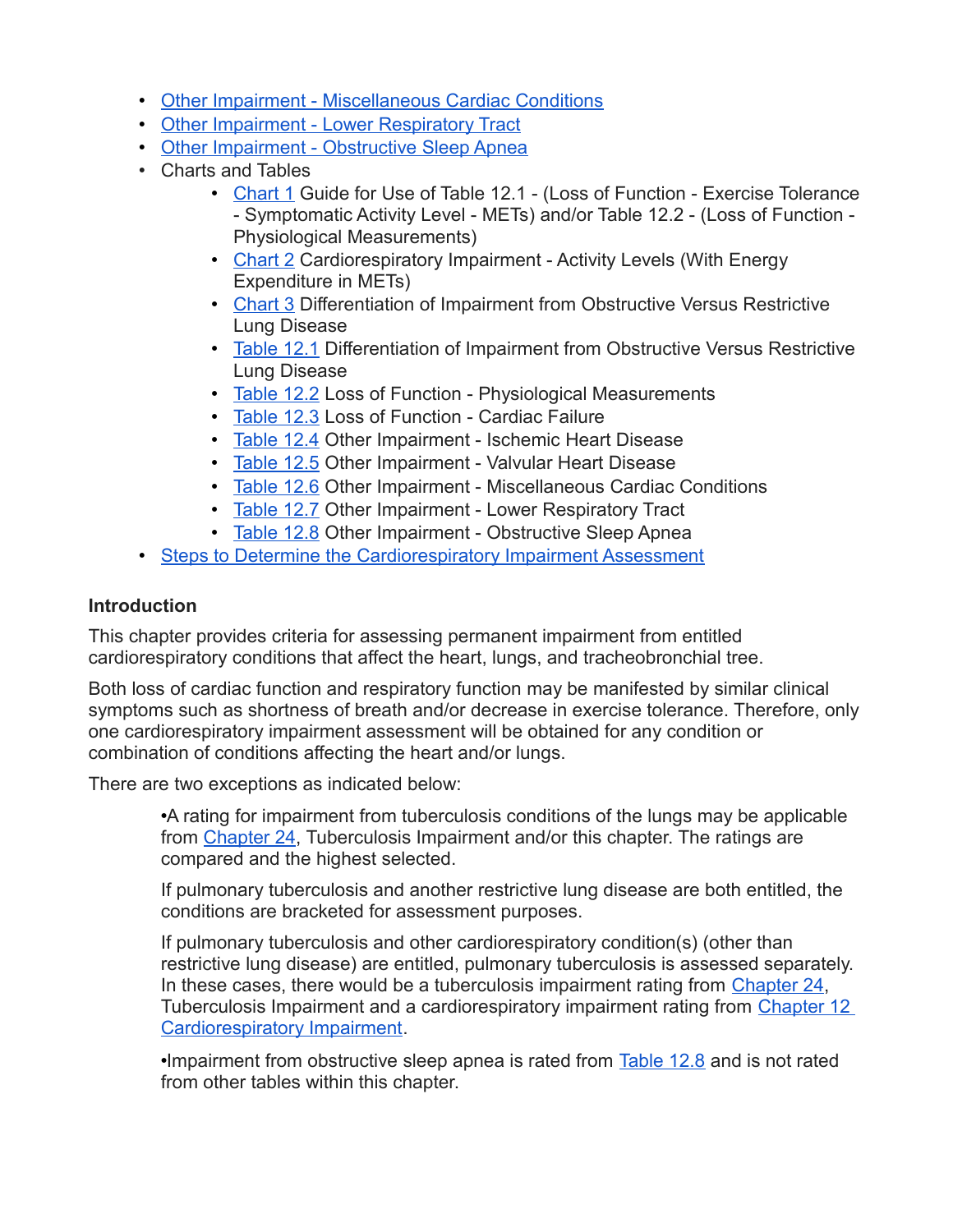If obstructive sleep apnea and other cardiorespiratory conditions are entitled, obstructive sleep apnea is rated separately. In these cases, there would be an obstructive sleep apnea impairment rating and a cardiorespiratory impairment rating.

Impairment from hypertension and vascular conditions such as varicose veins, peripheral vascular arterial disease, etc. are rated within [Chapter 13,](https://www.veterans.gc.ca/eng/services/after-injury/disability-benefits/benefits-determined/table-of-disabilities/ch-13-2006) Hypertension and Vascular Impairment.

No rating for entitled cardiac or respiratory conditions is to be taken from tables within [Chapter 17,](https://www.veterans.gc.ca/eng/services/after-injury/disability-benefits/benefits-determined/table-of-disabilities/ch-17-2006) Musculoskeletal Impairment.

Impairment from malignant cardiorespiratory conditions is rated within [Chapter 18,](https://www.veterans.gc.ca/eng/services/after-injury/disability-benefits/benefits-determined/table-of-disabilities/ch-18-2006) Malignant Impairment. Follow the steps contained within the Malignant Impairment chapter.

#### **Rating Tables and Charts**

This chapter contains three "Loss of Function" tables and five "Other Impairment" tables which may be used to rate entitled cardiorespiratory conditions. Three charts are also included to assist in evaluating information for impairment purposes.

The tables and charts within this chapter are:

|                                | <b>Rating Tables and Charts</b>                                                                                                                                                                                            |                                                                                                                        |
|--------------------------------|----------------------------------------------------------------------------------------------------------------------------------------------------------------------------------------------------------------------------|------------------------------------------------------------------------------------------------------------------------|
| <b>Table</b>                   | <b>Loss of Function</b>                                                                                                                                                                                                    | <b>Other Impairment</b>                                                                                                |
| <b>Table</b><br><u>12.1</u>    | Loss of Function - Exercise tolerance -<br><b>Symptomatic Activity Level - METs</b>                                                                                                                                        | This table is used to rate impairment<br>where there is effort/exercise<br>intolerance.                                |
| <b>Table</b><br>12.2           | Loss of Function - Physiological<br><b>Measurements</b>                                                                                                                                                                    | This table is used to rate impairment<br>where there is pulmonary dysfunction.                                         |
| <b>Table</b><br><u>12.3</u>    | <b>Loss of Function - Cardiac Failure</b>                                                                                                                                                                                  | This table is used to rate impairment<br>where there is cardiac failure.                                               |
| <b>Table</b><br><u> 12.4</u>   | Other Impairment - Ischemic Heart Disease                                                                                                                                                                                  | This table is used to rate impairment<br>where ischemic heart disease is<br>present.                                   |
| <b>Table</b><br>12.5           | Other Impairment - Valvular Heart Disease                                                                                                                                                                                  | This table is used to rate impairment<br>where valvular heart disease is present.                                      |
| <b>Table</b><br><u>12.6</u>    | Other Impairment - Miscellaneous<br>Cardiorespiratory                                                                                                                                                                      | This table is used to rate impairment<br>where miscellaneous cardiorespiratory<br>conditions of the heart are present. |
| <b>Table</b><br><u>12.7</u>    | Other Impairment - Lower Respiratory Tract                                                                                                                                                                                 | This table is used to rate impairment<br>where lower respiratory tract disease is<br>present.                          |
| <b>Table</b><br><u>12.8</u>    | Other Impairment - Obstructive Sleep Apnea                                                                                                                                                                                 | This table is used to rate impairment<br>where obstructive sleep apnea is<br>present.                                  |
| <u>Chart</u><br>$\overline{1}$ | Guide for use of <b>Table 12.1</b> (Loss of Function This chart is used to determine when to<br>- Exercise Tolerance- Symptomatic Activity -<br>METs) and/or Table 12.2 (Loss of Function -<br>Physiological Measurements) | use Exercise Tolerance (METs) and/or<br>Pulmonary Function to determine the<br>rating of impairment.                   |
| <b>Chart</b>                   | Cardiorespiratory Impairment: Activity Levels This chart is used to determine the                                                                                                                                          |                                                                                                                        |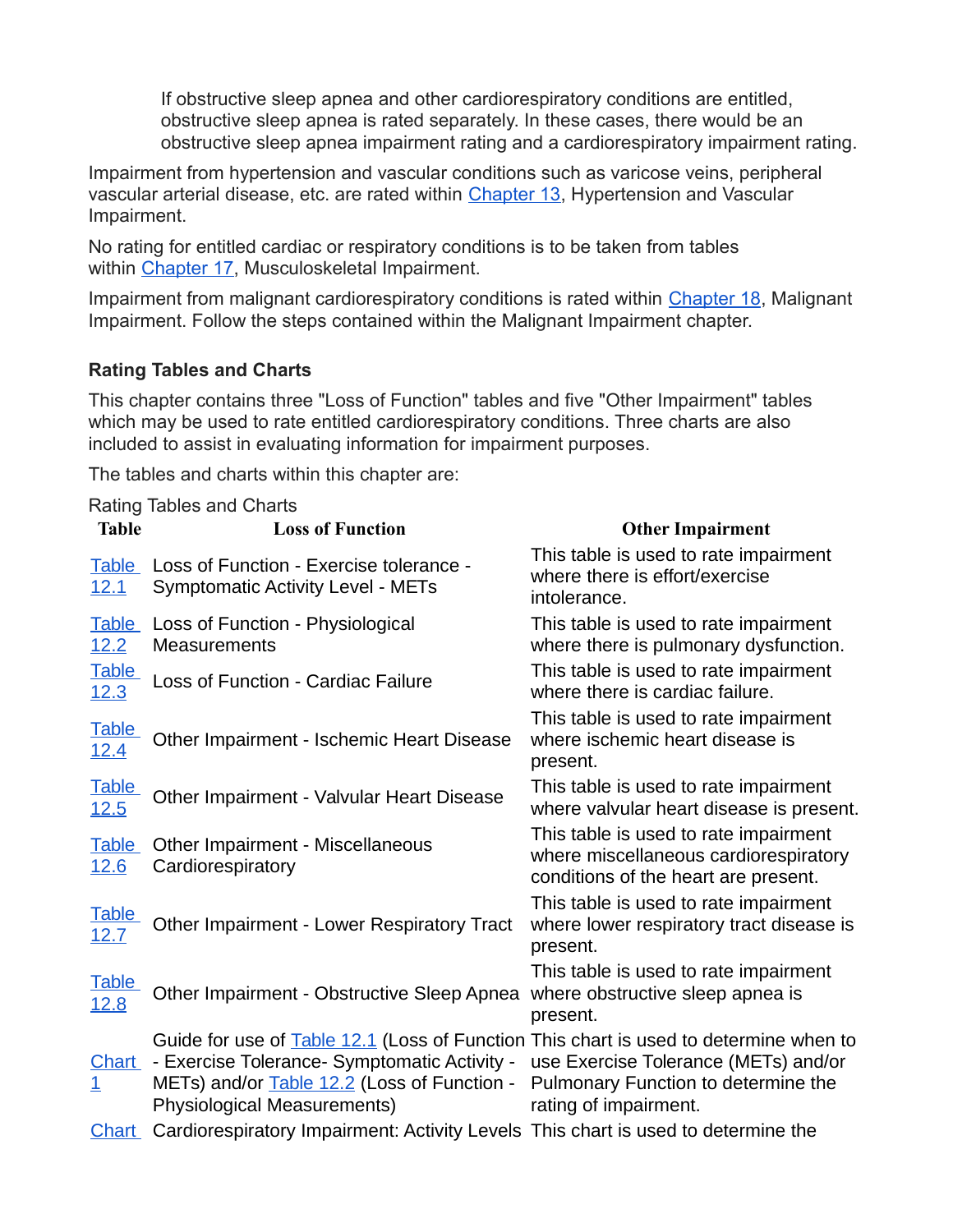| $\overline{2}$ | (with energy expenditure in METs)                                                              | energy level that gives rise to<br>cardiorespiratory symptoms.                                    |
|----------------|------------------------------------------------------------------------------------------------|---------------------------------------------------------------------------------------------------|
| 3              | Chart Differentiation of impairment from<br><b>Obstructive versus Restrictive Lung Disease</b> | This chart is used to identify the<br>presence of Obstructive and/or<br>Restrictive Lung Disease. |

#### **Evaluating Functional Loss**

Evaluating impairment of the cardiorespiratory system depends primarily on two evaluation tools - pulmonary function testing and exercise tolerance.

[Chart 1](https://www.veterans.gc.ca/eng/health-support/physical-health-and-wellness/compensation-illness-injury/disability-benefits/benefits-determined/table-of-disabilities/ch-12-2006#a15) provides a guide as to when exercise tolerance and/or pulmonary function measurements should be used to rate impairment.

Pulmonary function testing is readily available and performed in most standard respiratory laboratories.

Exercise tolerance may be evaluated in a laboratory setting (exercise testing) or may be based on detailed clinical information obtained from the Member/Veteran/Client's history. In the majority of cases, no formal exercise testing is required.

#### **Pulmonary Function**

Pulmonary function tests provide one means of measuring respiratory function. These tests evaluate airflow and lung volumes as well as diffusion capacity of carbon monoxide. These values are compared to predicted values.

Blood gas values such as partial pressure of oxygen (PO $_2$ ) and oxygen saturation may also

be useful in the determination of impairment from some lung conditions. Impairment may sometimes be underestimated on the basis of pulmonary function tests alone, and the evaluation of blood gases provides a further measure of impairment.

A level of impairment can also be determined if continuous oxygen therapy is required. Refer to [Table 12.2](https://www.veterans.gc.ca/eng/health-support/physical-health-and-wellness/compensation-illness-injury/disability-benefits/benefits-determined/table-of-disabilities/ch-12-2006#t02)

The following pulmonary function values will be used to determine the type and/or extent of pulmonary impairment: FVC; FEV1; FEV1/FVC; and Dco (Dlco).

FVC (forced vital capacity) is the total volume of air that can be exhaled with maximal force. For VAC purposes, this measurement is used to determine impairment from restrictive lung conditions.

FEV1 (forced expiratory volume in one second) is the volume of air that is exhaled with maximum effort in the first second after a full breath. FEV1 usually accounts for about 75% of FVC. For VAC purposes, this measurement is used to determine impairment from obstructive lung disease.

FEV1/FVC ratio is a comparison between the amount of air exhaled in the first second, compared to the total amount of air exhaled in one breath. For VAC purposes, this measurement is used to differentiate impairment from obstructive versus restrictive lung disease.

Dco (DLco) represents the diffusion capacity of carbon monoxide. This measurement provides information on the efficiency of gas transport across the alveolar-capillary membranes. This is most useful in determining impairment from restrictive lung disease due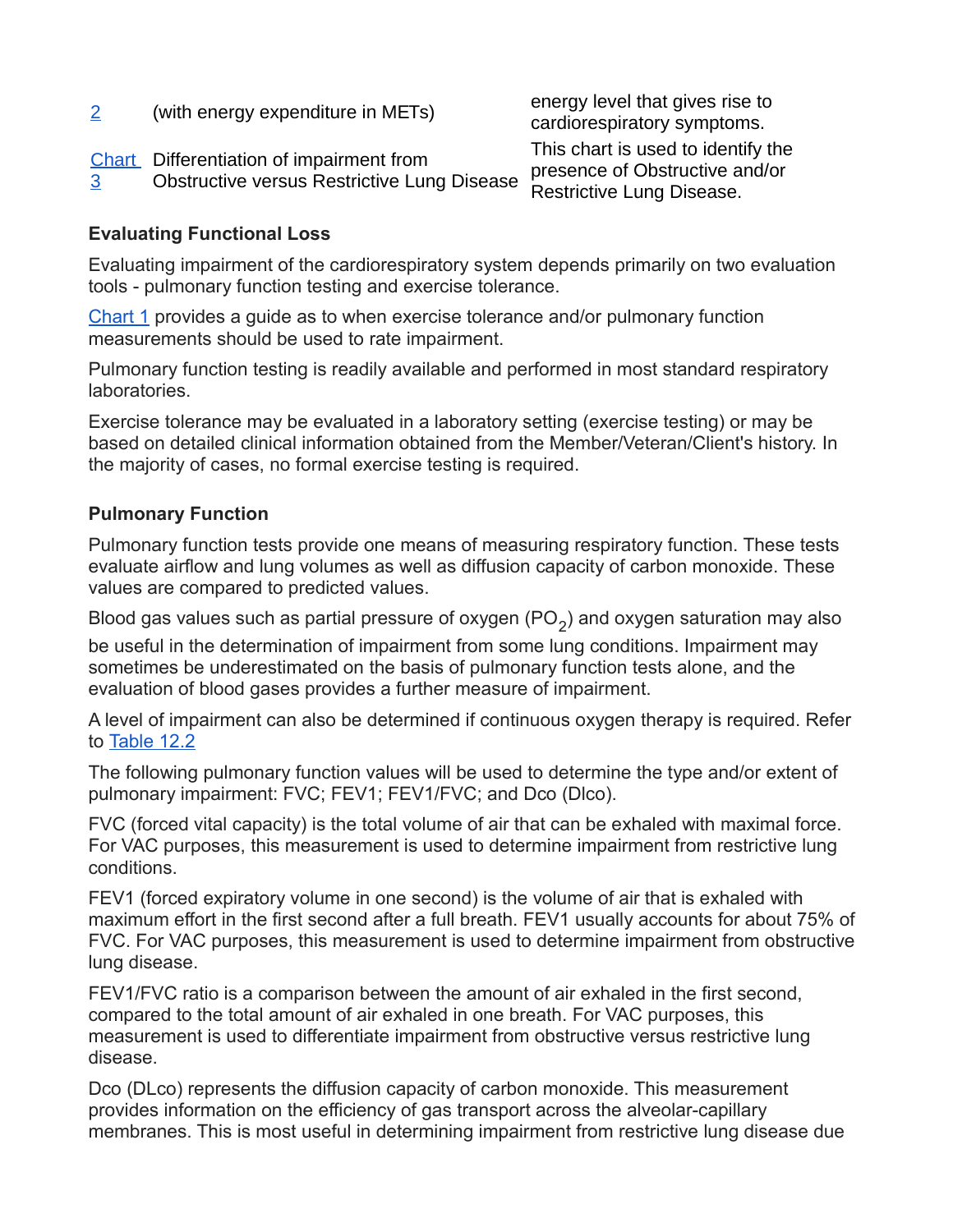to parenchymal fibrosis. However, for VAC purposes, this measurement is used to determine impairment from both restrictive and obstructive lung disease. In some cases, the pulmonary function values are the result of both entitled and non-entitled lung conditions. [Chart](https://www.veterans.gc.ca/eng/health-support/physical-health-and-wellness/compensation-illness-injury/disability-benefits/benefits-determined/table-of-disabilities/ch-12-2006#a17)  [3](https://www.veterans.gc.ca/eng/health-support/physical-health-and-wellness/compensation-illness-injury/disability-benefits/benefits-determined/table-of-disabilities/ch-12-2006#a17) indicates the relationship between lung volume and flow rate for restrictive versus obstructive lung disease, and will assist in determining the types of lung disease present. This knowledge is necessary in applying the criteria within [Table 12.2](https://www.veterans.gc.ca/eng/health-support/physical-health-and-wellness/compensation-illness-injury/disability-benefits/benefits-determined/table-of-disabilities/ch-12-2006#t02)

#### **Exercise Tolerance and Use of METs**

Exercise tolerance may be used as a measure of impairment for conditions affecting the heart and lungs. The ability to exercise requires energy. Energy production depends on the provision of oxygen to body cells which involves both the heart and the lungs.

The use of METs, or metabolic units, provides a method of evaluating an individual's ability to exercise. One MET unit represents the baseline amount of oxygen used by the body at rest. (More specifically, one MET unit is 3.5 cc of oxygen per kilogram of body weight per second.)

[Chart 2](https://www.veterans.gc.ca/eng/health-support/physical-health-and-wellness/compensation-illness-injury/disability-benefits/benefits-determined/table-of-disabilities/ch-12-2006#a16) (METs) groups various activities according to the amount of energy expended; that is, activities using 1-2 METs require smaller amounts of energy than those requiring 3-4 METs.

METs values can be obtained from a detailed Member/Veteran/Client medical history that provides information related to physical activity. This information should assist in the evaluation of the "symptomatic activity level" or the type of activity/activities that produce symptoms such as dyspnea, fatigue, dizziness, and/or chest pain. The rating is assigned based on the level at which activities within one MET category consistently give rise to symptoms.

When METs values are used, the activities to be considered should be performed in a sustained manner so that there is more than a short, sporadic expenditure of energy, and thus, a more accurate evaluation of the effects of exercise.

Responses of the type "I cannot do such and such" or "I do not do so and so" are not useful in assessing the symptomatic activity level. What must be established is the level of exercise which consistently results in cardiorespiratory symptoms.

In some cases it may not be possible to use exercise tolerance to evaluate cardiorespiratory conditions. This may occur when disease conditions exist that prevent walking or exercising, when the Member/Veteran/Client is frail, or when the Member/Veteran/Client has cognitive impairments that interfere with history taking.

Some cardiorespiratory conditions cannot be accurately rated using exercise tolerance. These include conditions that do not decrease exercise tolerance, conditions that do not produce symptoms, and some conditions which are intermittent.

#### **Cardiac Failure**

The degree of cardiac failure, as determined by investigative findings, provides an additional measure of cardiac function. X-ray and/or echocardiography are used to evaluate the extent of cardiac failure. Echocardiography provides a more exact measurement of left ventricular function (ejection fraction), measuring the amount of blood that can be pumped or ejected by the left ventricle in one heart beat. The normal ejection fraction is greater than 60%. When cardiac failure is present, the ejection fraction is reduced.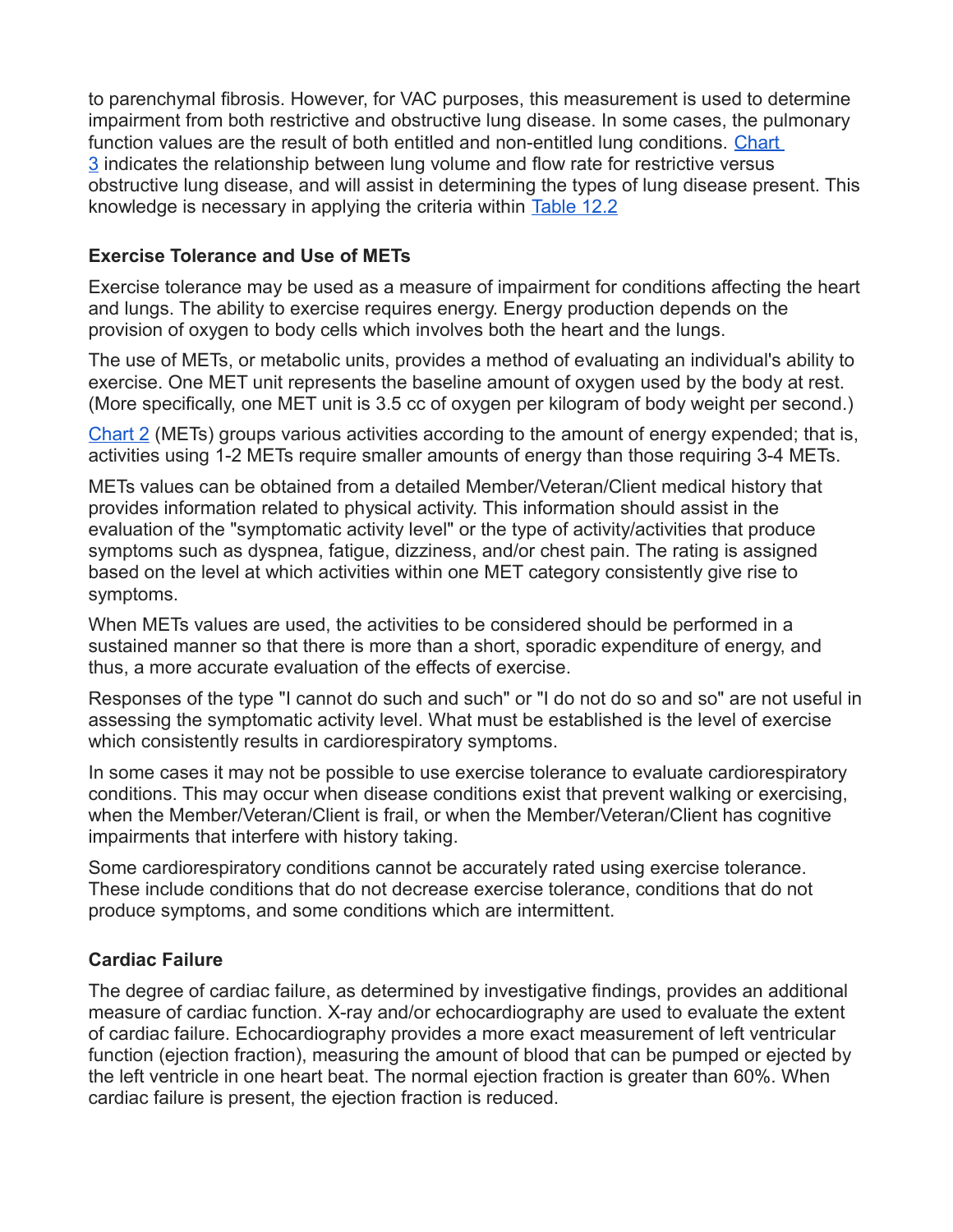#### **Loss of Function - Exercise Tolerance - Symptomatic Activity Level - (METS)**

[Table 12.1](https://www.veterans.gc.ca/eng/health-support/physical-health-and-wellness/compensation-illness-injury/disability-benefits/benefits-determined/table-of-disabilities/ch-12-2006#t01) is used to rate impairment of the cardiorespiratory system based on exercise tolerance. Only one rating may be selected irrespective of the number of cardiac and/or pulmonary diseases present.

If non-entitled conditions or conditions rated within another chapter/table of the Table of Disabilities are contributing to the overall impairment, then the Partially Contributing Table (PCT) must be applied to arrive at the rating which is due to the entitled condition(s) rated within this chapter.

#### **Loss of Function - Physiological Measurements**

[Table 12.2](https://www.veterans.gc.ca/eng/health-support/physical-health-and-wellness/compensation-illness-injury/disability-benefits/benefits-determined/table-of-disabilities/ch-12-2006#t02) is used to rate impairment of the cardiorespiratory system based on pulmonary function tests (PFT). Only one rating may be selected. If more than one rating is applicable, the ratings are compared and the highest selected.

When evaluating pulmonary function test results, the percentage of predicted postbronchodilator lung values should be used.

If non-entitled conditions or conditions rated within another chapter/table of the Table of Disabilities are contributing to the overall impairment, then the Partially Contributing Table (PCT) must be applied to arrive at the rating which is due to the entitled condition(s) rated within this chapter.

#### **Loss of Function - Cardiac Failure**

[Table 12.3](https://www.veterans.gc.ca/eng/health-support/physical-health-and-wellness/compensation-illness-injury/disability-benefits/benefits-determined/table-of-disabilities/ch-12-2006#t03) is used to rate impairment from cardiac failure. Only one rating may be selected. If more than one rating is applicable, the ratings are compared and the highest selected.

[Table 12.3](https://www.veterans.gc.ca/eng/health-support/physical-health-and-wellness/compensation-illness-injury/disability-benefits/benefits-determined/table-of-disabilities/ch-12-2006#t03) is of particular importance in assessing a Member/Veteran/Client who is unable to be rated using exercise tolerance because of other significant conditions such as hemiplegia.

When entitled cardiac failure conditions result in permanent impairment of other organ systems, a consequential entitlement decision is required. If awarded, the resulting impairment of that organ system(s) will be rated using the applicable body system specific table(s).

If non-entitled conditions or conditions rated within another chapter/table of the Table of Disabilities are contributing to the overall impairment, then the Partially Contributing Table (PCT) must be applied to arrive at the rating which is due to the entitled condition(s) rated within this chapter.

#### **Other Impairment - Ischemic Heart Disease**

[Table 12.4](https://www.veterans.gc.ca/eng/health-support/physical-health-and-wellness/compensation-illness-injury/disability-benefits/benefits-determined/table-of-disabilities/ch-12-2006#t04) is used to rate impairment from ischemic heart disease. Only one rating may be selected. If more than one rating is applicable, the ratings are compared and the highest selected.

When entitled ischemic heart conditions result in permanent impairment of other organ systems, a consequential entitlement decision is required. If awarded, the resulting impairment of that organ system(s) will be rated using the applicable body system specific table(s).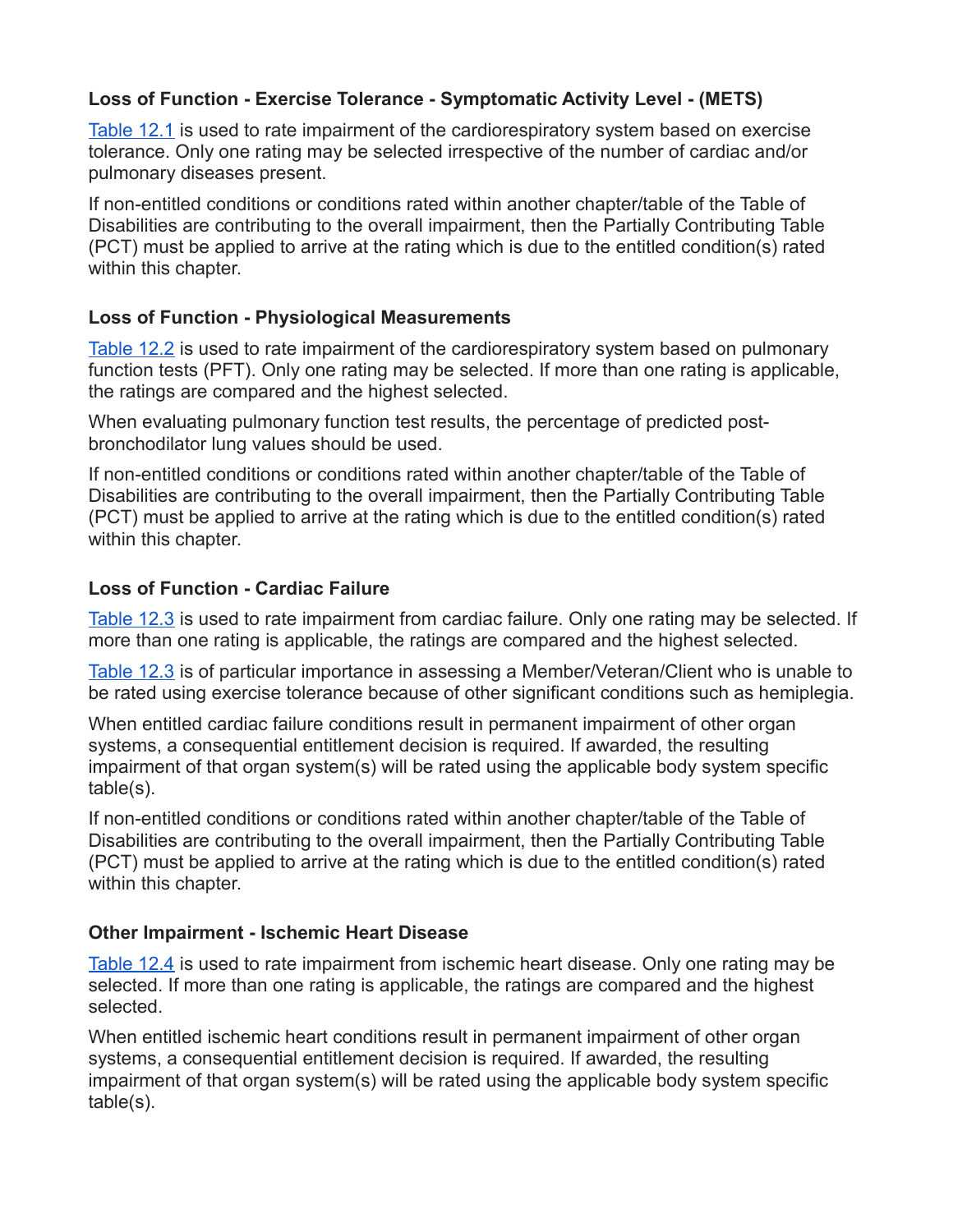If non-entitled conditions or conditions rated within another chapter/table of the Table of Disabilities are contributing to the overall impairment, then the Partially Contributing Table (PCT) must be applied to arrive at the rating which is due to the entitled condition(s) rated within this chapter.

#### **Other Impairment - Valvular Heart Disease**

[Table 12.5](https://www.veterans.gc.ca/eng/health-support/physical-health-and-wellness/compensation-illness-injury/disability-benefits/benefits-determined/table-of-disabilities/ch-12-2006#t05) is used to rate impairment from valvular heart disease. Only one rating may be selected. If more than one rating is applicable, the ratings are compared and the highest selected.

When entitled valvular heart conditions result in permanent impairment of other organ systems, a consequential entitlement decision is required. If awarded, the resulting impairment of that organ system(s) will be rated using the applicable body system specific table(s).

If non-entitled conditions or conditions rated within another chapter/table of the Table of Disabilities are contributing to the overall impairment, then the Partially Contributing Table (PCT) must be applied to arrive at the rating which is due to the entitled condition(s) rated within this chapter.

#### **Other Impairment - Miscellaneous Cardiac Conditions**

[Table 12.6](https://www.veterans.gc.ca/eng/health-support/physical-health-and-wellness/compensation-illness-injury/disability-benefits/benefits-determined/table-of-disabilities/ch-12-2006#t06) is used to rate impairment from miscellaneous cardiac conditions. Only one rating may be selected. If more than one rating is applicable, the ratings are compared and the highest selected.

When entitled miscellaneous cardiac conditions result in permanent impairment of other organ systems, a consequential entitlement decision is required. If awarded, the resulting impairment of that organ system(s) will be rated using the applicable body system specific table(s).

If non-entitled conditions or conditions rated within another chapter/table of the Table of Disabilities are contributing to the overall impairment, then the Partially Contributing Table (PCT) must be applied to arrive at the rating which is due to the entitled condition(s) rated within this chapter.

#### **Other Impairment - Lower Respiratory Tract**

[Table 12.7](https://www.veterans.gc.ca/eng/health-support/physical-health-and-wellness/compensation-illness-injury/disability-benefits/benefits-determined/table-of-disabilities/ch-12-2006#t07) is used to rate impairment from lower respiratory tract conditions. Only one rating may be selected. If more than one rating is applicable, the ratings are compared and the highest selected.

When entitled lower respiratory tract conditions result in permanent impairment of other organ systems, a consequential entitlement decision is required. If awarded, the resulting impairment of that organ system(s) will be rated using the applicable body system specific table(s).

If non-entitled conditions or conditions rated within another chapter/table of the Table of Disabilities are contributing to the overall impairment, then the Partially Contributing Table (PCT) must be applied to arrive at the rating which is due to the entitled condition(s) rated within this chapter.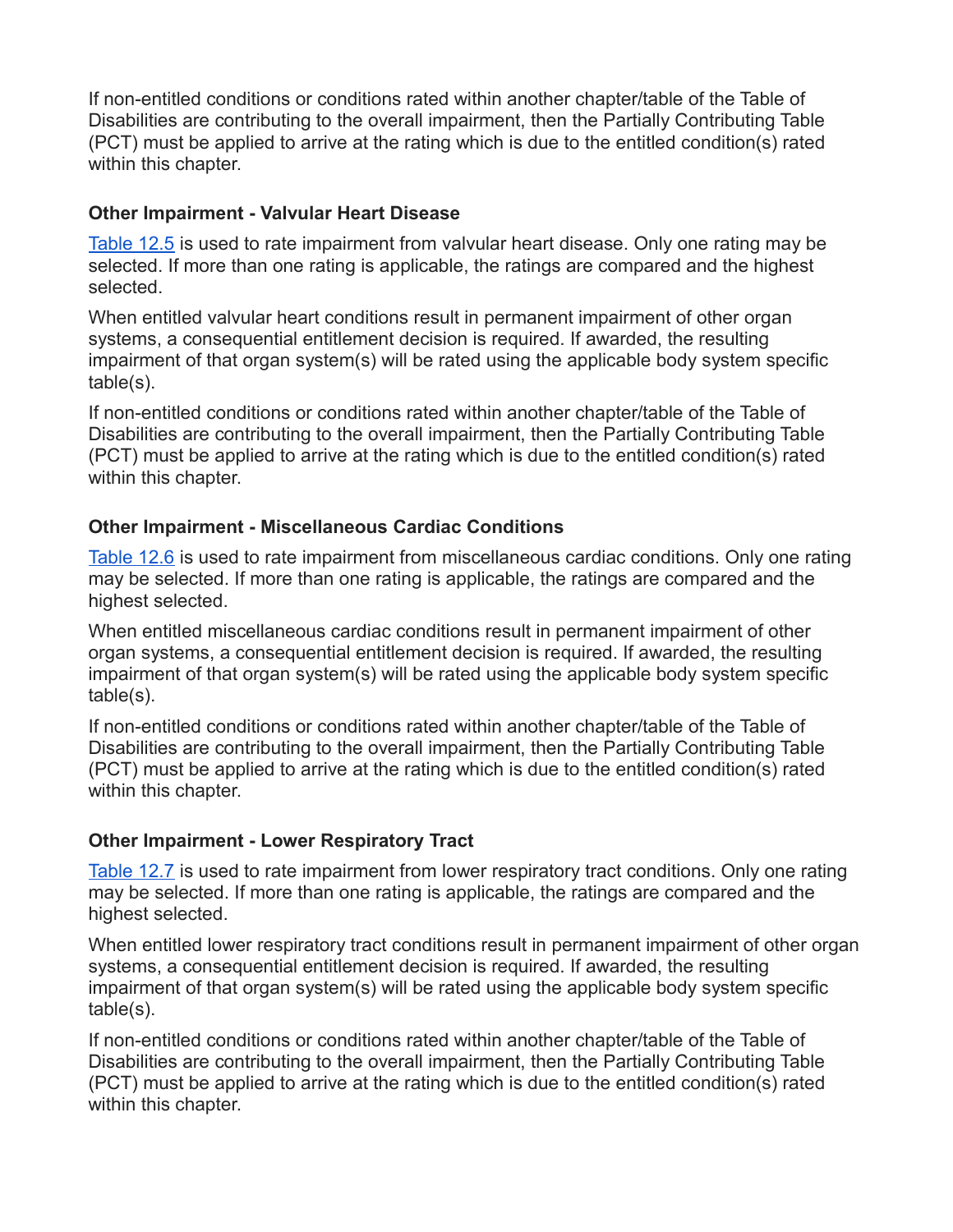#### **Other Impairment - Obstructive Sleep Apnea**

[Table 12.8](https://www.veterans.gc.ca/eng/health-support/physical-health-and-wellness/compensation-illness-injury/disability-benefits/benefits-determined/table-of-disabilities/ch-12-2006#t08) is used to rate impairment from obstructive sleep apnea. Only one rating may be selected. If more than one rating is applicable, the ratings are compared and the highest selected.

When entitled obstructive sleep apnea conditions result in permanent impairment of other organ systems, a consequential entitlement decision is required. If awarded, the resulting impairment of that organ system(s) will be rated using the applicable body system specific table(s).

If non-entitled conditions or conditions rated within another chapter/table of the Table of Disabilities are contributing to the overall impairment, then the Partially Contributing Table (PCT) must be applied to arrive at the rating which is due to the entitled condition(s) rated within this chapter.

#### **Chart 1 - Guide for Use of Table 12.1( Loss of Function - Exercise Tolerance - Symptomatic Activity Level - METs) and/or 12.2 (Loss of Function - Physiological Measurements)**

Cardiac and respiratory conditions may exist alone or together. When they both exist, regardless of whether the conditions are entitled or non-entitled, it is important to know which criteria should be used for the determination of the extent of cardiorespiratory impairment. The following guidelines apply:

•If cardiac condition(s) exist without respiratory condition(s), cardiorespiratory impairment is measured using METs and [Table 12.1;](https://www.veterans.gc.ca/eng/health-support/physical-health-and-wellness/compensation-illness-injury/disability-benefits/benefits-determined/table-of-disabilities/ch-12-2006#t01)

•If respiratory condition(s) exist without cardiac condition(s), the rating is the average of that obtained from METs [\(Table 12.1\)](https://www.veterans.gc.ca/eng/health-support/physical-health-and-wellness/compensation-illness-injury/disability-benefits/benefits-determined/table-of-disabilities/ch-12-2006#t01) and Pulmonary Function [\(Table 12.2\)](https://www.veterans.gc.ca/eng/health-support/physical-health-and-wellness/compensation-illness-injury/disability-benefits/benefits-determined/table-of-disabilities/ch-12-2006#t02); •If both cardiac and respiratory conditions co-exist, the ratings are compared and the highest is taken from METs [\(Table 12.1\)](https://www.veterans.gc.ca/eng/health-support/physical-health-and-wellness/compensation-illness-injury/disability-benefits/benefits-determined/table-of-disabilities/ch-12-2006#t01) and Pulmonary Function [\(Table 12.2\)](https://www.veterans.gc.ca/eng/health-support/physical-health-and-wellness/compensation-illness-injury/disability-benefits/benefits-determined/table-of-disabilities/ch-12-2006#t02); •If it is not possible to rate cardiorespiratory impairment using [Table 12.1](https://www.veterans.gc.ca/eng/health-support/physical-health-and-wellness/compensation-illness-injury/disability-benefits/benefits-determined/table-of-disabilities/ch-12-2006#t01) or [12.2,](https://www.veterans.gc.ca/eng/health-support/physical-health-and-wellness/compensation-illness-injury/disability-benefits/benefits-determined/table-of-disabilities/ch-12-2006#t02) ratings can be established using [Table 12.3](https://www.veterans.gc.ca/eng/health-support/physical-health-and-wellness/compensation-illness-injury/disability-benefits/benefits-determined/table-of-disabilities/ch-12-2006#t03) (Cardiac Failure), [Table 12.4](https://www.veterans.gc.ca/eng/health-support/physical-health-and-wellness/compensation-illness-injury/disability-benefits/benefits-determined/table-of-disabilities/ch-12-2006#t04) (Ischemic Heart Disease), [Table 12.5](https://www.veterans.gc.ca/eng/health-support/physical-health-and-wellness/compensation-illness-injury/disability-benefits/benefits-determined/table-of-disabilities/ch-12-2006#t05) (Valvular Heart Disease), [Table 12.6](https://www.veterans.gc.ca/eng/health-support/physical-health-and-wellness/compensation-illness-injury/disability-benefits/benefits-determined/table-of-disabilities/ch-12-2006#t06) (Miscellaneous Cardiorespiratory), [Table 12.7](https://www.veterans.gc.ca/eng/health-support/physical-health-and-wellness/compensation-illness-injury/disability-benefits/benefits-determined/table-of-disabilities/ch-12-2006#t07) (Lower Respiratory Tract) or [Table 12.8](https://www.veterans.gc.ca/eng/health-support/physical-health-and-wellness/compensation-illness-injury/disability-benefits/benefits-determined/table-of-disabilities/ch-12-2006#t08) (Obstructive Sleep Apnea).

Chart 1 - Guide for Use of Table 12.1 (Loss of Function - Exercise Tolerance - Symptomatic Activity Level - METs) and/or 12.2 (Loss of Function - Physiological Measurements)

FI = Functional Impairment.

Guide for Use of Table 12.1 and/or 12.2

|                           |                               | <b>Respiratory Disease Present</b>                                           | <b>No Respiratory</b><br><b>Disease Present</b>    |                          |
|---------------------------|-------------------------------|------------------------------------------------------------------------------|----------------------------------------------------|--------------------------|
|                           |                               | <b>Pulmonary function</b><br>studies available                               | <b>Pulmonary function</b><br>studies not available |                          |
| Cardiac<br><b>Disease</b> | <b>METs</b> data<br>available | $FI = highest rate of METs$<br>and pulmonary function $FI = METs$<br>studies |                                                    | $FI = METs$              |
| <b>Present</b>            | not available studies         | <b>METs data</b> $FI =$ pulmonary function                                   | No FI from this<br>Table                           | No FI from this<br>Table |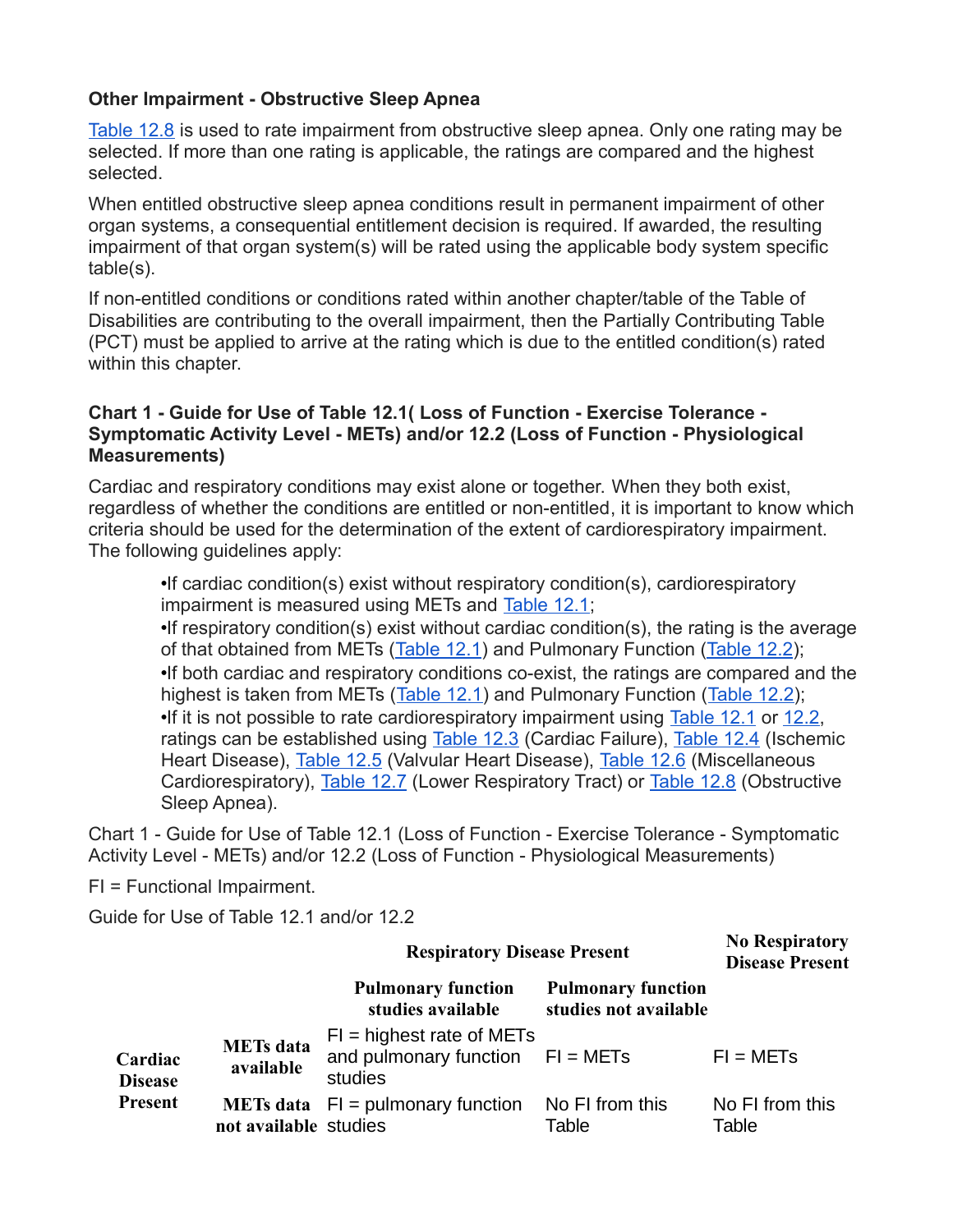| <b>No Cardiac</b><br><b>Disease</b> | <b>METs</b> data<br>available | $FI = average of METs$<br>and pulmonary function $FI = METs$<br>studies |                          |
|-------------------------------------|-------------------------------|-------------------------------------------------------------------------|--------------------------|
| Present                             | not available studies         | <b>METs data</b> $FI =$ pulmonary function                              | No FI from this<br>Table |

#### **Chart 2 - Cardiorespiratory Impairment - Activity Levels (With Energy Expenditure in METs)**

Chart 2 - Cardiorespiratory Impairment - Activity Levels (With Energy Expenditure in METs)

# **Symptomatic**

## **Activity Level Energy Expended**

Energy expended at rest or minimal activity

- Lying down
- Sitting and knitting
- Using sewing machine (electric)
- Sitting down
- Sitting and talking on telephone

#### 1 - 2 METs

- Travelling in car as passenger
- Standing
- Sitting and drinking coffee
- Playing cards
- Strolling (slowly)
- Light sweeping
- Clerical work (desk work only)

## 2 - 3 METs Energy expended in performing light household duties

- Light household duties
- Washing dishes
- Walking slowly (3.5 km/h)
- Walking less than 1 block (200m) at normal pace
- Climbing less than 1 flight of stairs at normal pace
- Playing piano, violin or organ
- Typing
- Cooking or preparing meals
- Playing billiards
- Clerical work including filing
- Setting table
- Driving power boat
- Playing golf (with power buggy)
- Bench assembly work (seated)
- Dressing, showering
- Horseback riding at walk
- Using self-propelled mower or ride-on mower
- Light tidying, dusting
- Lawn bowling
- Polishing silver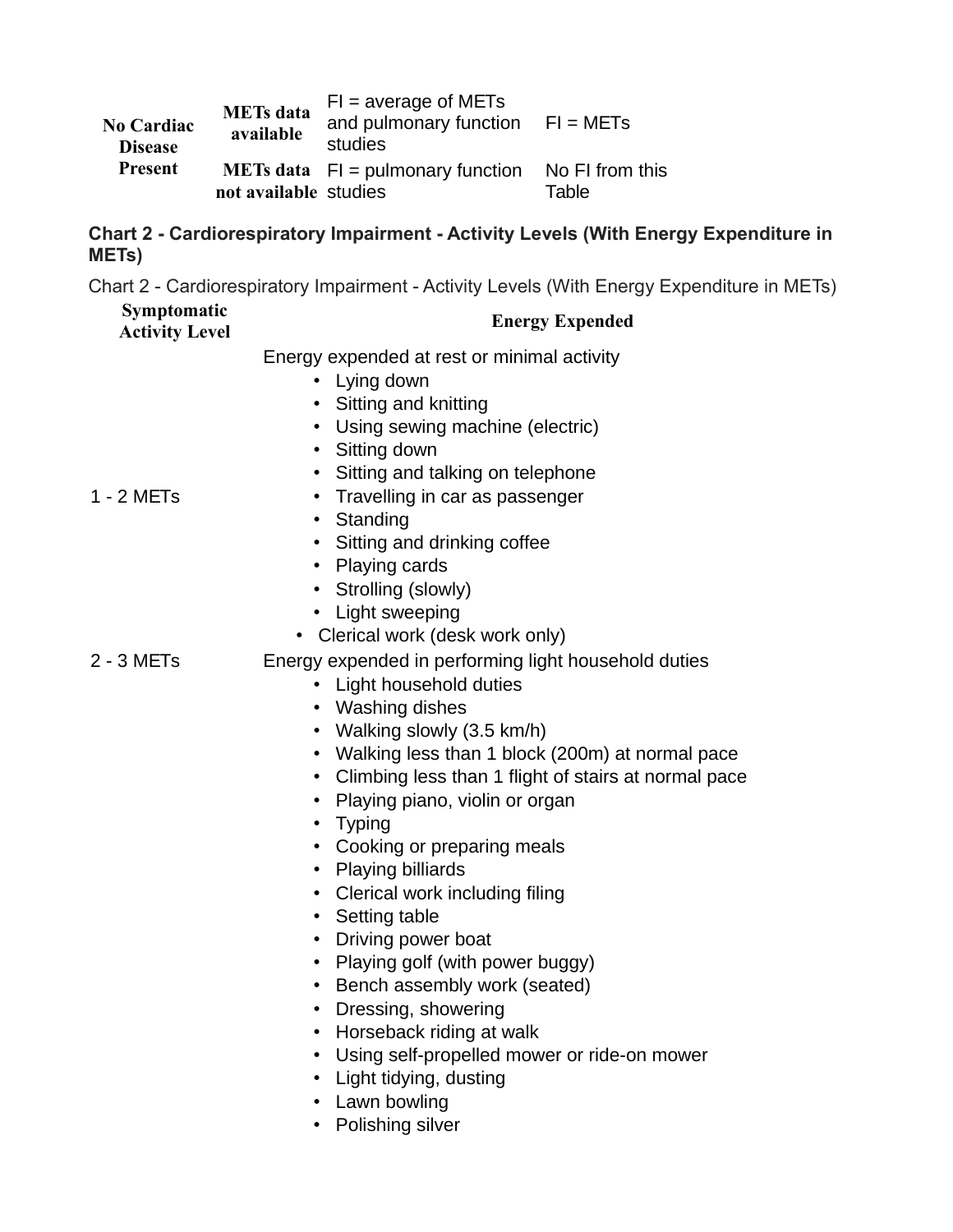• Driving car

Energy expended in walking at an average pace

- Walking at average pace (5 km/h)
- Walking 1 2 blocks (100 200 m) at normal pace
- Climbing 1 flight of stairs at normal pace
- Golf (pulling buggy)
- Machine assembly
- Cleaning car (excludes vigorous polishing)
- Minor car repairs
- Tidying house
- Shifting chairs

3 - 4 METs

- Light gardening (weeding and watering) • Light welding
- Cleaning windows, waxing floors
- Table tennis
- Vacuuming
- Cycling (10 km/h)
- Making beds
- Hanging out washing
- Pushing light power mower
- Driving heavy truck
- Stocking shelves

Moderate activity: encompasses more strenuous daily activities with the exclusion of manual labour and vigorous exercise

- Walking more than 2 blocks (400 m) at normal pace
- Climbing more than 1 flight of stairs at normal pace
- Mopping floors
- Golf (carrying bag)
- Light carpentry (e.g. chiseling, hammering)
- Scrubbing floors
- Ballroom dancing
- Beating carpets
- Polishing furniture
- Wallpapering
- Carrying groceries (10 kg)
- Gentle swimming
- Tennis doubles (social)
- Stocking shelves with light objects
- Painting outside of house
- Hoeing (soft soil)
- Stacking firewood
- Carrying trays, dishes
- 5 6 METs Heavy exercise: manual labour or vigorous sports
	- Walking slowly but steadily up stairs
	- Carpentry (e.g. using hand tools)

#### 4 - 5 METs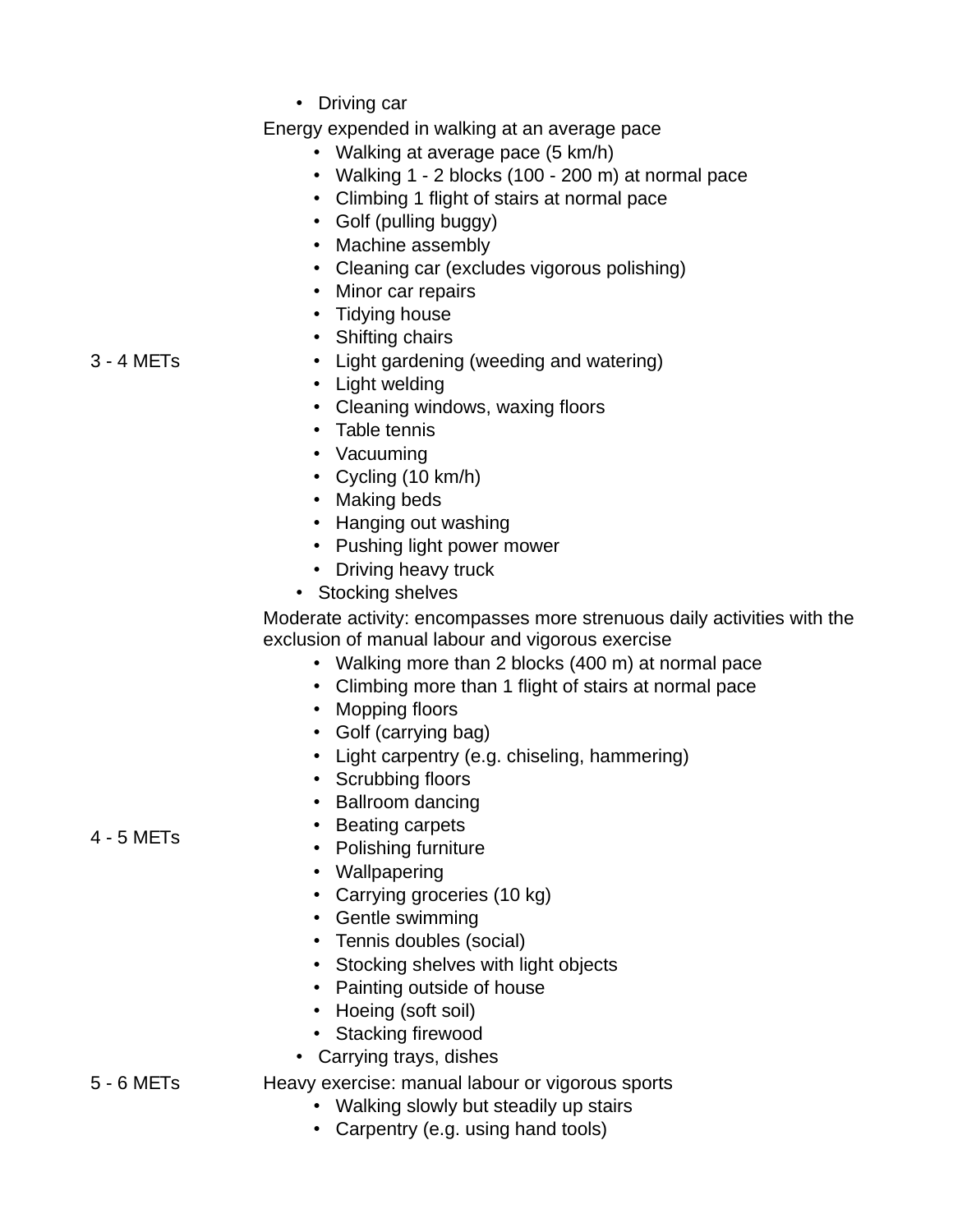|            | Pushing a full wheelbarrow (20 kg)<br>Walking 6.5 km/h (sustained brisk walk discomfort in talking at<br>the same time)<br>• Swimming laps<br>Digging in garden<br>• Shovelling dirt<br>• Using hand saw<br>• Lifting and carrying (20 kg)<br>• Sexual intercourse without stopping |
|------------|-------------------------------------------------------------------------------------------------------------------------------------------------------------------------------------------------------------------------------------------------------------------------------------|
|            | <b>Badminton (competitive)</b>                                                                                                                                                                                                                                                      |
| 6 - 7 METs | • Tennis (singles, non-competitive)<br>Using a pick and shovel to dig trenches<br>• Water skiing                                                                                                                                                                                    |
|            | • Loading truck with bricks<br>Very heavy exercise or labour                                                                                                                                                                                                                        |
|            | • Carrying heavy objects (30 kg)                                                                                                                                                                                                                                                    |
| 7 - 8 METs | • Horseback riding (galloping                                                                                                                                                                                                                                                       |
|            | • Jogging (8 km/h)                                                                                                                                                                                                                                                                  |
|            | • Sawing wood with hand tools                                                                                                                                                                                                                                                       |
|            | • Running $(9 \text{ km/h})$                                                                                                                                                                                                                                                        |
| 8 - 9 METs | • Chopping hardwood<br>• Squash (non competitive)                                                                                                                                                                                                                                   |
|            | • Skiing (cross - country)                                                                                                                                                                                                                                                          |
|            | Calisthenics                                                                                                                                                                                                                                                                        |
|            | Arduous work                                                                                                                                                                                                                                                                        |
|            | Carrying loads (10 kg) up a gradient                                                                                                                                                                                                                                                |
| 10+ METs   | • Cycling quickly (25 km/h)                                                                                                                                                                                                                                                         |
|            | Running quickly (10 km/h)                                                                                                                                                                                                                                                           |
|            | Football<br>لممراه وللشرائع والمعالى واللائمة والمستحقق ومستحقق والمستحيط والمعامر والمستحقق والملحل والمناسبة والمستحقق والتجا                                                                                                                                                     |

The activities listed under each heading are examples. Other activities that have the same METs expenditure can be used for reference if their METs level is recognized in medical or scientific literature.

#### **Chart 3 - Differentiation of Impairment from Obstructive Versus Restrictive Lung Disease**

Certain pulmonary function values or combination of values help differentiate between restrictive and obstructive lung disease and the effect that each or both are having on pulmonary function (will assist when applying the PCT).

Chart 3 - Differentiation of Impairment from Obstructive Versus Restrictive Lung Disease

| Interpretation            | $\rm FVC$ %       | <b>FEV1%</b> | <b>FEV1/FVC%</b>            |
|---------------------------|-------------------|--------------|-----------------------------|
| Normal                    | >85%              | >85%         | >75%                        |
| <b>Airway Obstruction</b> | Normal or Low Low |              | Low                         |
| Lung Restriction          | Low               |              | Normal or Low Normal or Low |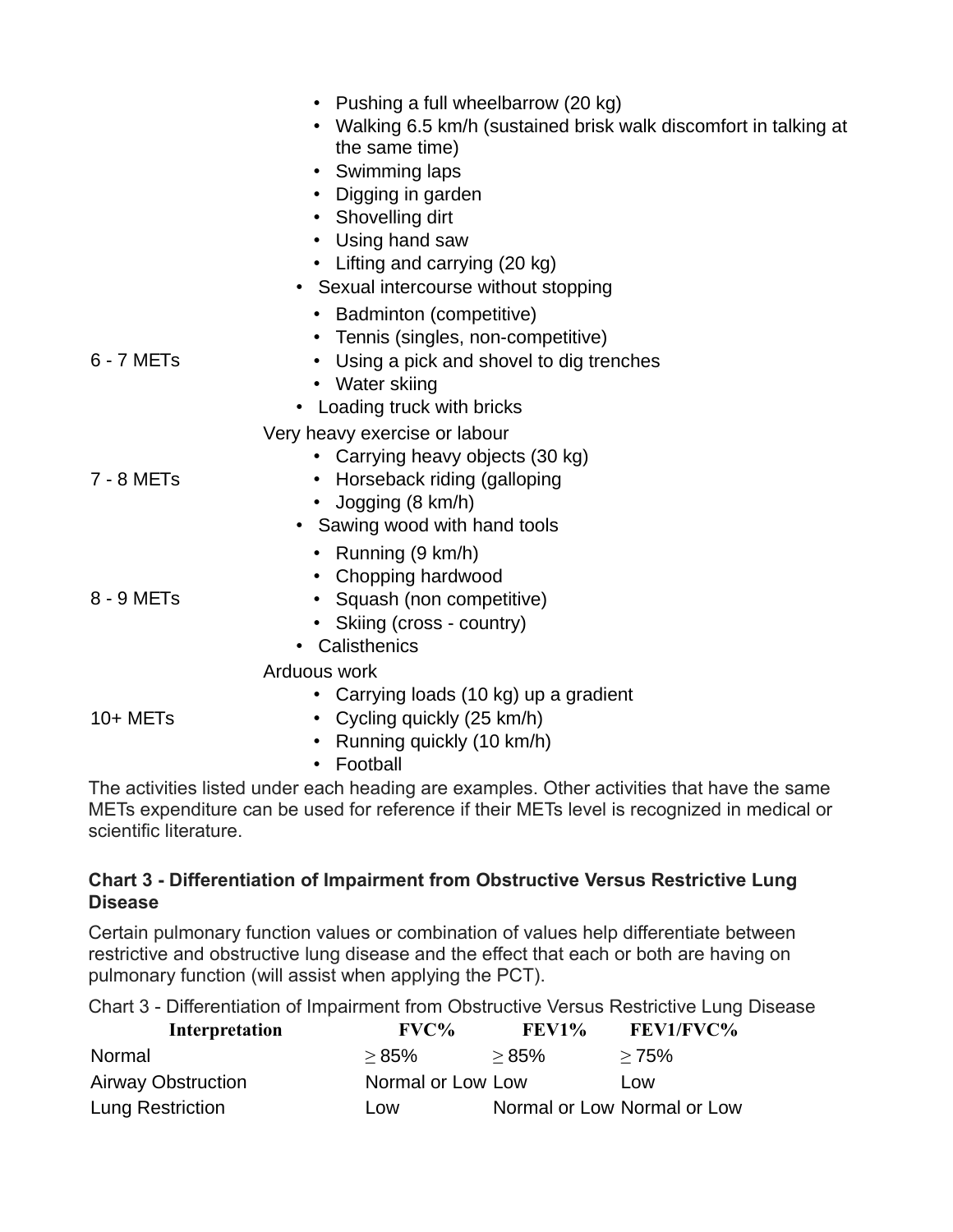Both Obstruction and Restriction Low Low Low Low

#### **Table 12.1 - Loss of Function - Exercise Tolerance. Symptomatic Activity Level - METs**

Only one rating may be given from Table 12.1. The rating is determined by using the METs value obtained from [Chart 2.](https://www.veterans.gc.ca/eng/health-support/physical-health-and-wellness/compensation-illness-injury/disability-benefits/benefits-determined/table-of-disabilities/ch-12-2006#a16)

Table 12.1 - Loss of Function - Exercise Tolerance. Symptomatic Activity Level - METs **Rating Symptomatic Activity Level (METs)**

| Katıng            | SVMPIC  |
|-------------------|---------|
| Nil               | > 8     |
| Four              | $7 - 8$ |
| <b>Nine</b>       | 6 - 7   |
| Eighteen          | 5 - 6   |
| <b>Twenty-six</b> | 4 - 5   |
| Thirty-four       | 3 - 4   |
| Forty-three       | $2 - 3$ |
| Seventy-one       | 1 - 2   |

#### **Table 12.2 - Loss of Function - Physiological Measurements**

Only one rating may be given from Table 12.2. If more than one rating is applicable, the ratings are compared and the highest selected.

The FVC measurement is used to rate impairment from restrictive lung disease.

The FEV1 measurement is used to rate impairment from obstructive lung disease.

Dco (DLco) is used to rate impairment from both restrictive and obstructive lung disease.

Table 12.2 - Loss of Function - Physiological Measurements

| <b>Rating</b>               |         | % FVC % FEV1         | Dco<br><b>DLCO</b> | PO <sub>2</sub><br>O <sub>2</sub> Sat*                      |
|-----------------------------|---------|----------------------|--------------------|-------------------------------------------------------------|
| Nil                         | $>85\%$ | $> 85\%$             | > 85%              |                                                             |
| <b>Nine</b>                 |         | 80-84% 80-84% 80-84% |                    |                                                             |
| Eighteen                    |         | 75-79% 70-79% 70-79% |                    |                                                             |
| Twenty-five                 |         | 70-74% 60-69% 60-69% |                    |                                                             |
| Thirty-five                 |         | 60-69% 50-59% 50-59% |                    |                                                             |
| Forty-five                  |         | 50-59% 40-49% 40-49% |                    |                                                             |
| Fifty-five                  |         | 40-49% 30-39% 30-39% |                    |                                                             |
| Sixty-one                   |         | 30-39% 20-29% 20-29% |                    |                                                             |
| Seventy-one $< 30\% < 20\%$ |         |                      | < 20%              | $PO_2$ < 55 $O_2$ Sat < 88% or continuous oxygen<br>therapy |

 $^{\ast}$  O $_{2}$  Saturation Value above is measured at room air and at rest.

## **Table 12.3 - Loss of Function - Cardiac Failure**

Only one rating may be given from Table 12.3. If more than one rating is applicable, the ratings are compared and the highest selected.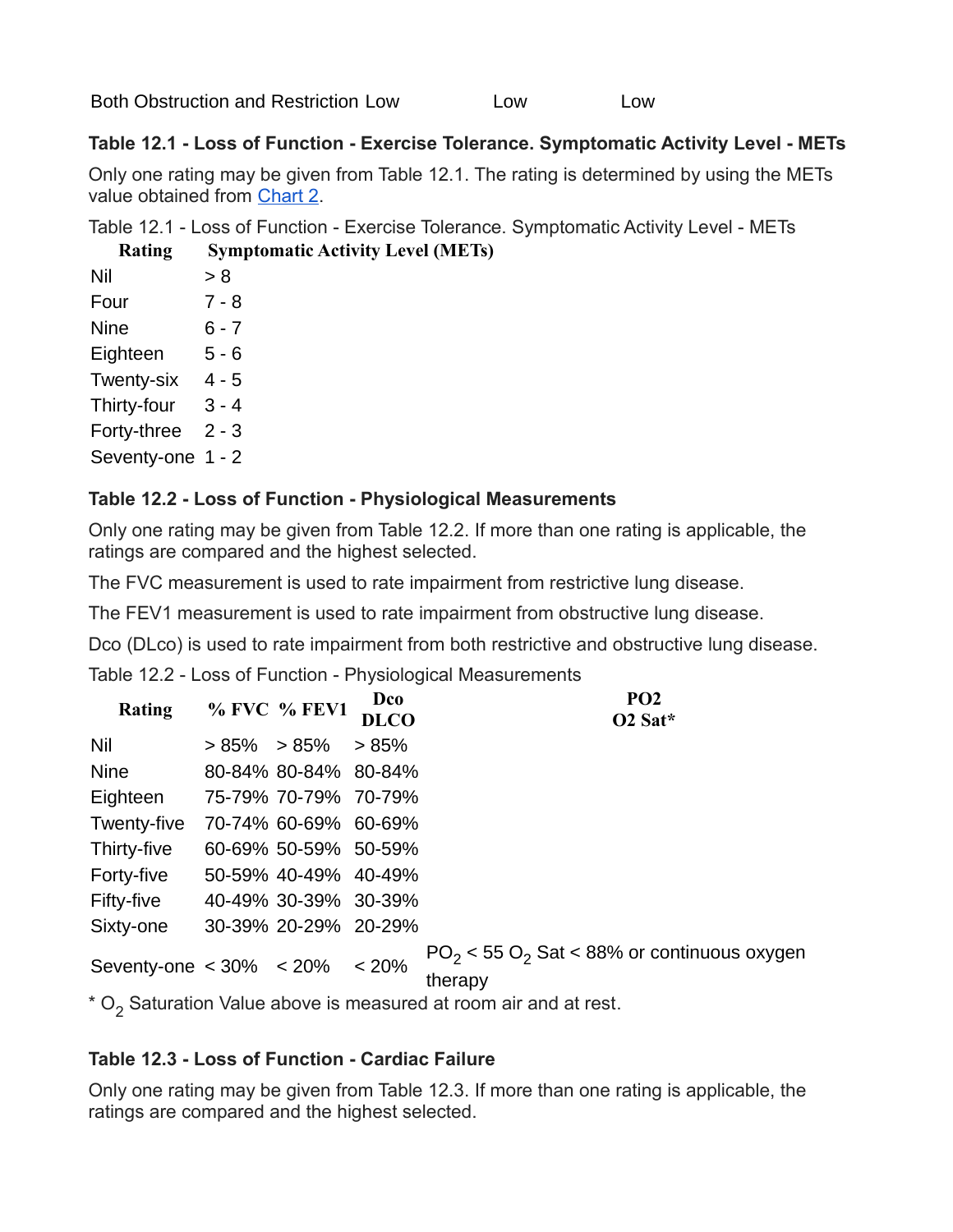Each bullet (•) represents one criterion. In order for a rating to be established for Table 12.3, only one criterion must be met at a level of impairment for that rating to be selected.

Table 12.3 - Loss of Function - Cardiac Failure

| Rating      | Criteria                                                                                                                                               |
|-------------|--------------------------------------------------------------------------------------------------------------------------------------------------------|
| Nil         | • No clinical signs or symptoms of cardiac failure; or<br>• Ejection fraction $> 60\%$ .                                                               |
| <b>Nine</b> | • Evidence of right ventricular failure; or<br>• Ejection fraction of 51-60%.                                                                          |
| Eighteen    | • Signs and symptoms of mild to moderate left or biventricular failure<br>persisting despite optimal therapy; or<br>• Ejection fraction of 40-50%.     |
| Thirty-one  | • Persistent, severe clinical signs and symptoms of left or biventricular<br>heart failure despite optimal therapy; or<br>• Ejection fraction $<$ 40%. |

#### **Table 12.4 - Other Impairment - Ischemic Heart Disease**

Only one rating may be given from Table 12.4. If more than one rating is applicable, the ratings are compared and the highest rating is selected.

Each bullet (•) represents one criterion. In order for a rating to be established for Table 12.4, only one criterion must be met at a level of impairment for that rating to be selected.

Table 12.4 - Other Impairment - Ischemic Heart Disease

| Rating      | Criteria                                                                                                                                                                                                                                                                                                  |
|-------------|-----------------------------------------------------------------------------------------------------------------------------------------------------------------------------------------------------------------------------------------------------------------------------------------------------------|
| Nil         | No evidence of symptoms (e.g.dyspnea, fatigue, chest pain, dizziness,<br>$\bullet$<br>syncope); or<br>• Non specific electrocardiogram changes.                                                                                                                                                           |
| <b>Nine</b> | • Coronary artery disease, with a history of myocardial infarction; no<br>evidence of cardiac failure and infrequent or no angina; or<br>• Coronary artery disease, with successful coronary artery surgery;<br>infrequent or no angina; or<br>Coronary artery disease as demonstrated on angiogram.<br>٠ |
| Eighteen    | Coronary artery disease with ongoing angina.                                                                                                                                                                                                                                                              |
| Thirty-four | • Coronary artery disease characterized by a history of myocardial<br>infarction followed by frequent angina and/or further myocardial<br>infarctions; or<br>• Coronary artery disease, with coronary artery surgery, followed by<br>frequent angina and/or further myocardial infarctions.               |
| Seventy-one | • Coronary artery disease with angina at rest the majority of the time<br>(day and night) despite optimal therapy.                                                                                                                                                                                        |

#### **Table 12.5 - Other Impairment - Valvular Heart Disease**

Only one rating may be given from Table 12.5. If more than one rating is applicable, the ratings are compared and the highest rating is selected.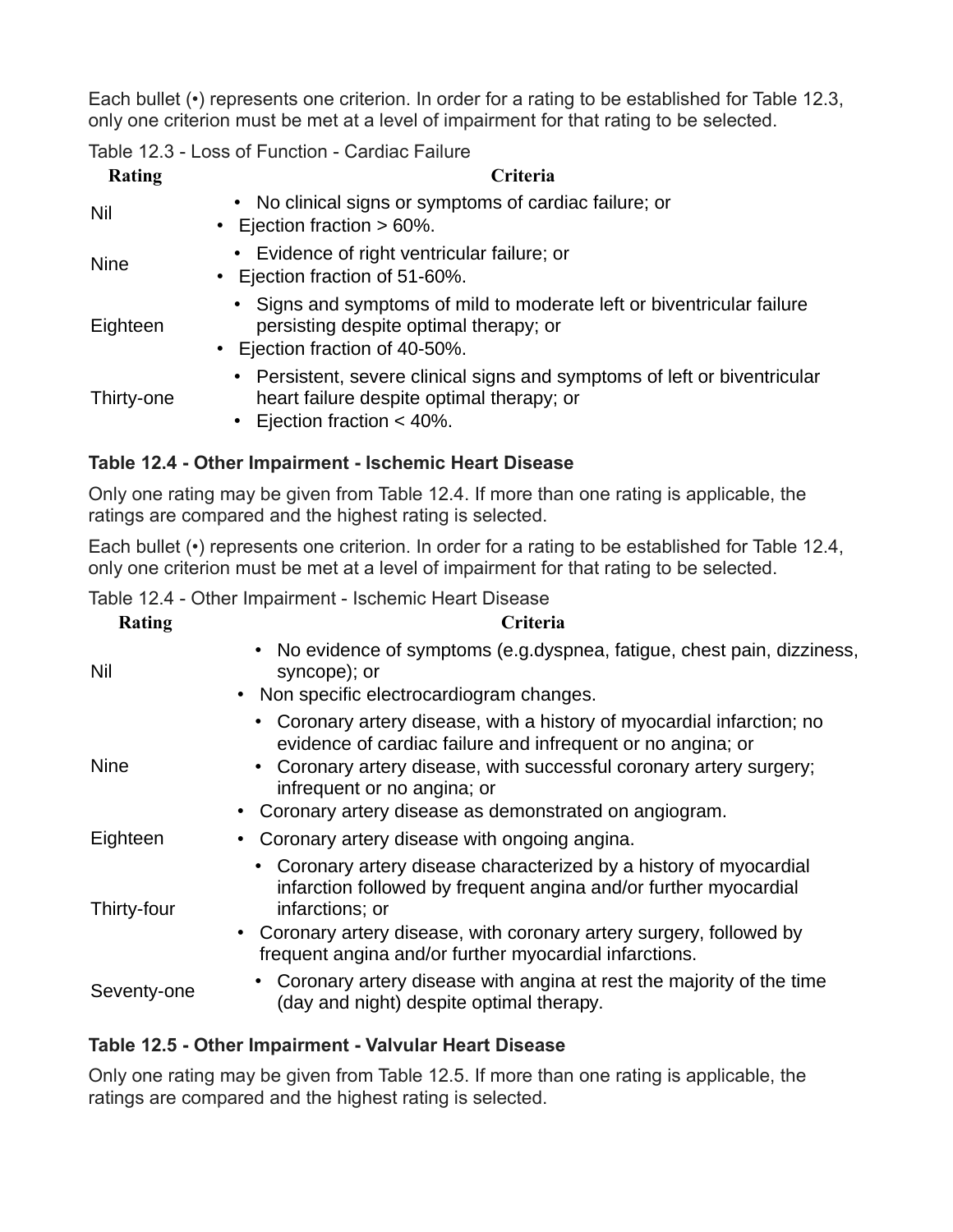Each bullet (•) represents one criterion. In order for a rating to be established for Table 12.5, only one criterion must be met at a level of impairment for that rating to be selected.

|               | Table 12.5 - Other Impairment - Valvular Heart Disease                                                                                                                                                             |
|---------------|--------------------------------------------------------------------------------------------------------------------------------------------------------------------------------------------------------------------|
| <b>Rating</b> | Criteria                                                                                                                                                                                                           |
| Nil           | • Mitral valve prolapse with minimal or no symptoms; or<br>• Aortic sclerosis with minimal or no symptoms.                                                                                                         |
| Two           | • Valvular heart disease (other than mitral valve prolapse or aortic sclerosis)<br>with no symptoms; or<br>• Valvular heart disease with use of intermittent antibiotic therapy for<br>surgical/dental procedures. |
| Four          | • Valvular heart disease with valve replacement surgery, with no subsequent<br>symptoms and no requirement for anticoagulant drug therapy.                                                                         |
| <b>Nine</b>   | • Valvular heart disease with valve replacement, with no subsequent<br>symptoms, but requirement for ongoing anticoagulant drug therapy.                                                                           |

## **Table 12.6 - Other Impairment - Miscellaneous Cardiac Conditions**

Only one rating may be given from Table 12.6. If more than one rating is applicable, the ratings are compared and the highest rating is selected.

Each bullet (•) represents one criterion. In order for a rating to be established for Table 12.6, only one criterion must be met at a level of impairment for that rating to be selected.

Table 12.6 - Other Impairment - Miscellaneous Cardiac Conditions

| Rating      | Criteria                                                                                                                                                |
|-------------|---------------------------------------------------------------------------------------------------------------------------------------------------------|
| Nil         | Flow murmurs.                                                                                                                                           |
| Two         | Chronic asymptomatic arrhythmia, e.g. atrial fibrillation, atrial or ventricular<br>$\bullet$<br>ectopic beats.                                         |
| Four        | • Cardiac arrhythmia controlled by optimal therapy.                                                                                                     |
| <b>Nine</b> | • Cardiac arrhythmia with intermittent symptoms despite optimal therapy; or<br>Cardiac arrhythmia requiring ongoing anticoagulant therapy.<br>$\bullet$ |
| Eighteen    | • Cardiac arrhythmia with ongoing symptoms despite optimal therapy.                                                                                     |

#### **Table 12.7 - Other Impairment - Lower Respiratory Tract**

Only one rating may be given from Table 12.7. If more than one rating is applicable, the ratings are compared and the highest rating is selected.

Each bullet (•) represents one criterion. In order for a rating to be established for Table 12.7, follow the "ands" and "ors".

Table 12.7 - Other Impairment - Lower Respiratory Tract

| Rating | Criteria                                                                                                                                                 |
|--------|----------------------------------------------------------------------------------------------------------------------------------------------------------|
| Nil    | • Asymptomatic pleural plaques.                                                                                                                          |
| One    | • Recurrent lower respiratory infections (at least 6 or more per year); or<br>• Intermittent use of inhaled bronchodilator medication                    |
| Two    | • Daily use of one inhaled medication (glucocorticosteroid, bronchodilator,<br>nonsteroidal anti-inflammatory agent) or daily use of an oral leukotriene |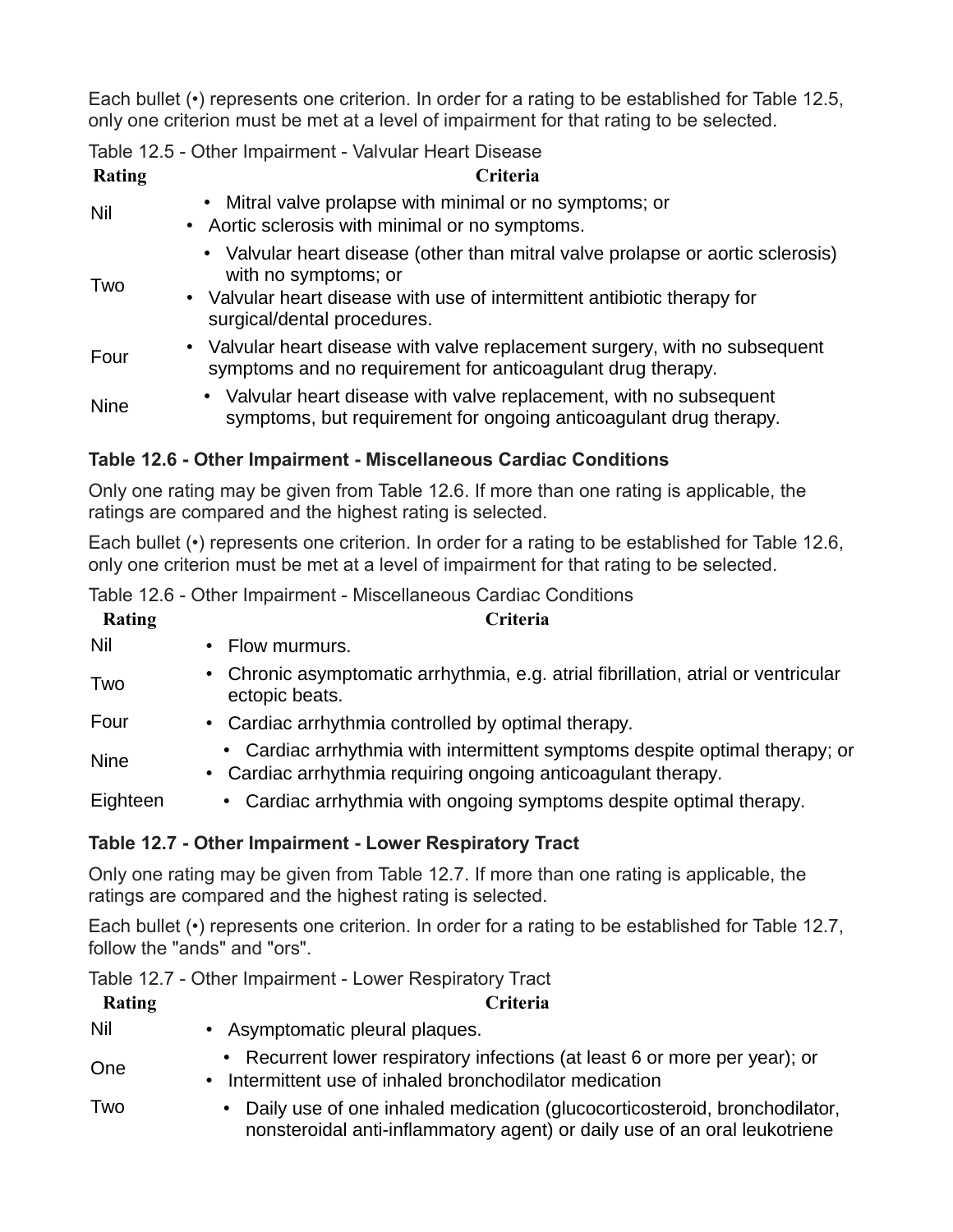receptor antagonist or bronchodilator; or

- Chronic cough, with production of sputum in the morning only.
- Four • Daily use of inhaled glucocorticosteroid and/or nonsteroidal inhaled antiinflammatory agent and/or oral leukotriene receptor antagonist and intermittent use of inhaled bronchodilator. Inhaled anticholinergic medication may also be used. Nine • Daily use of inhaled glucocorticosteroid and/or nonsteroidal inhaled antiinflammatory agent and/or oral leukotriene receptor antagonist and inhaled bronchodilator. Inhaled anticholinergic medication may also be used; and • Intermittent use of systemic glucocorticosteroids once a year or less or daily use of an oral bronchodilator; or • Chronic cough productive of sputum throughout the day. **Thirteen** • Daily use of inhaled glucocorticosteroid and/or nonsteroidal inhaled antiinflammatory agent and/or oral leukotriene receptor antagonist and inhaled bronchodilator. Inhaled anticholinergic medication may also be used; and • Intermittent use of systemic glucocorticosteroids more than once a year. Eighteen • Permanent systemic glucocorticosteroid use.

## **Table 12.8 - Other Impairment - Obstructive Sleep Apnea**

Only one rating may be selected from Table 12.8. If more than one rating is applicable, the ratings are compared and the highest selected.

Each bullet (•) represents one criterion. In order for a rating to be established for Table 12.8, only one criterion must be met at a level of impairment for that rating to be selected.

Table 12.8 - Other Impairment - Obstructive Sleep Apnea

| <b>Rating</b> | Criteria                                                                                                                                                                                              |
|---------------|-------------------------------------------------------------------------------------------------------------------------------------------------------------------------------------------------------|
| Nil           | Documented obstructive sleep apnea but asymptomatic.                                                                                                                                                  |
| One           | • Nightly use of dental appliance.                                                                                                                                                                    |
| Four          | Minimal clinical symptoms (daytime fatigue/sleepiness, irritability) with<br>minimal interference despite optimal therapy; or<br>• Nightly use of CPAP (Continuous Positive Airway Pressure) machine. |
| <b>Nine</b>   | Moderate daytime somnolence/fatigue; falls as leep several times a day with<br>regular interference in some daytime activities despite treatment.                                                     |
| Thirteen      | Excessive daytime somnolence; memory lapses and difficulty with<br>concentration; interference with the majority to all daytime activities despite<br>treatment.                                      |

#### **Steps to Determine the Cardiorespiratory Impairment Assessment**

If non-entitled conditions are contributing to the impairment then the Partially Contributing Table (PCT) must be applied to the applicable Table rating(s).

Refer to [Chart 1](https://www.veterans.gc.ca/eng/health-support/physical-health-and-wellness/compensation-illness-injury/disability-benefits/benefits-determined/table-of-disabilities/ch-12-2006#a15) (Guide for use of [Table 12.1](https://www.veterans.gc.ca/eng/health-support/physical-health-and-wellness/compensation-illness-injury/disability-benefits/benefits-determined/table-of-disabilities/ch-12-2006#t01) and/or [Table 12.2\)](https://www.veterans.gc.ca/eng/health-support/physical-health-and-wellness/compensation-illness-injury/disability-benefits/benefits-determined/table-of-disabilities/ch-12-2006#t02) to select the appropriate Tables for evaluating cardiorespiratory impairment - [Table 12.1](https://www.veterans.gc.ca/eng/health-support/physical-health-and-wellness/compensation-illness-injury/disability-benefits/benefits-determined/table-of-disabilities/ch-12-2006#t01) (Loss of Function - Exercise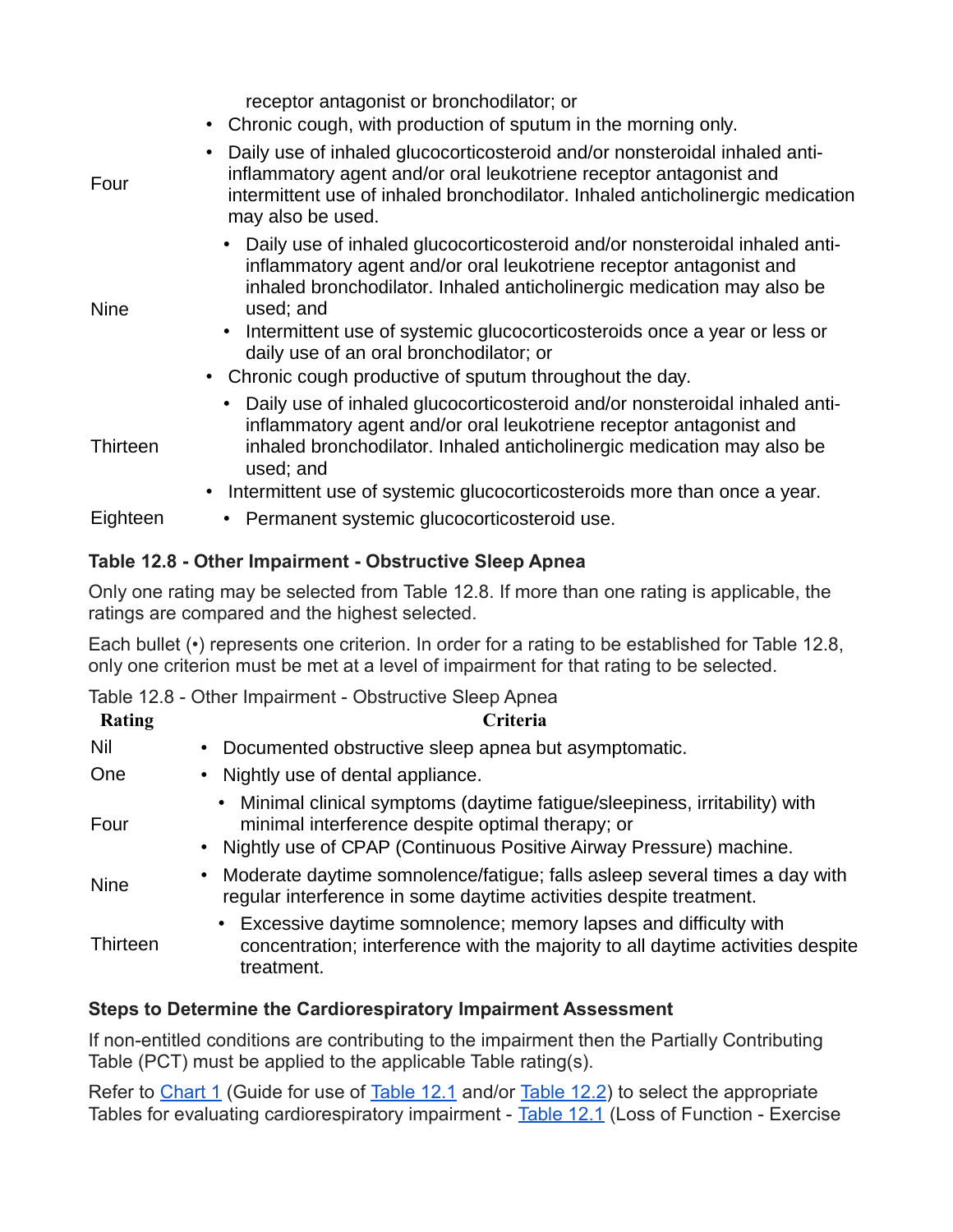Tolerance - Symptomatic Activity Level - METS) and/or **[Table 12.2](https://www.veterans.gc.ca/eng/health-support/physical-health-and-wellness/compensation-illness-injury/disability-benefits/benefits-determined/table-of-disabilities/ch-12-2006#t02)** (Loss of Function -Physiological Measurements).

> •Step 1: Determine the METs level that consistently produces cardiorespiratory symptoms using [Chart 2](https://www.veterans.gc.ca/eng/health-support/physical-health-and-wellness/compensation-illness-injury/disability-benefits/benefits-determined/table-of-disabilities/ch-12-2006#a16) (Cardiorespiratory Impairment: Activity Levels) and apply [Table 12.1](https://www.veterans.gc.ca/eng/health-support/physical-health-and-wellness/compensation-illness-injury/disability-benefits/benefits-determined/table-of-disabilities/ch-12-2006#t01) (Loss of Function - Exercise Tolerance-Symptomatic Activity Level -METs) to arrive at a rating for Exercise Tolerance.

•Step 2: Does the Partially Contributing Table apply? If yes, then apply to rating at Step 1.

•Step 3: Determine rating based on Pulmonary Function using [Table 12.2](https://www.veterans.gc.ca/eng/health-support/physical-health-and-wellness/compensation-illness-injury/disability-benefits/benefits-determined/table-of-disabilities/ch-12-2006#t02) (Loss of Function - Physiological Measurements), if applicable.

•Step 4: Does the Partially Contributing Table apply? If yes, then apply to rating at Step 3.

•Step 5: Determine Cardiorespiratory rating using [Table 12.1](https://www.veterans.gc.ca/eng/health-support/physical-health-and-wellness/compensation-illness-injury/disability-benefits/benefits-determined/table-of-disabilities/ch-12-2006#t01) (Loss of Function -Exercise Tolerance-Symptomatic Activity Level - METs) rating and/or [Table](https://www.veterans.gc.ca/eng/health-support/physical-health-and-wellness/compensation-illness-injury/disability-benefits/benefits-determined/table-of-disabilities/ch-12-2006#t02) 

[12.2](https://www.veterans.gc.ca/eng/health-support/physical-health-and-wellness/compensation-illness-injury/disability-benefits/benefits-determined/table-of-disabilities/ch-12-2006#t02) (Loss of Function - Physiological Measurements) rating in accordance with [Chart 1](https://www.veterans.gc.ca/eng/health-support/physical-health-and-wellness/compensation-illness-injury/disability-benefits/benefits-determined/table-of-disabilities/ch-12-2006#a15) (Guide for use of [Table 12.1](https://www.veterans.gc.ca/eng/health-support/physical-health-and-wellness/compensation-illness-injury/disability-benefits/benefits-determined/table-of-disabilities/ch-12-2006#t01) and/or [Table 12.2\)](https://www.veterans.gc.ca/eng/health-support/physical-health-and-wellness/compensation-illness-injury/disability-benefits/benefits-determined/table-of-disabilities/ch-12-2006#t02).

•Step 6: Determine rating from [Table 12.3](https://www.veterans.gc.ca/eng/health-support/physical-health-and-wellness/compensation-illness-injury/disability-benefits/benefits-determined/table-of-disabilities/ch-12-2006#t03) (Loss of Function - Cardiac Failure) if applicable.

•Step 7: Does the Partially Contributing Table apply? If yes, then apply to rating at Step 6.

•Step 8: Compare ratings from Step 5 and Step 7. Select the highest rating.

•Step 9: Determine a rating from "Other Impairment" [Tables 12.4 - 12.7,](https://www.veterans.gc.ca/eng/health-support/physical-health-and-wellness/compensation-illness-injury/disability-benefits/benefits-determined/table-of-disabilities/ch-12-2006#a02) if applicable.

If more than one rating is obtained from these tables, the ratings are added.

•Step 10: Does the Partially Contributing Table apply? If yes, then apply to rating at Step 9.

•Step 11: Compare the "Loss of Function" rating from Step 7 with the "Other Impairment" rating obtained in Step 10. Select the highest rating.

•Step 12: Determine the Quality of Life rating.

•Step 13: Add ratings at Step 11 and Step 12.

•Step 14: If partial entitlement exists, apply to rating at Step 13.

This is the Disability Assessment for cardiorespiratory conditions.

Obstructive Sleep Apnea

•Step 15: Determine a rating from [Table 12.8](https://www.veterans.gc.ca/eng/health-support/physical-health-and-wellness/compensation-illness-injury/disability-benefits/benefits-determined/table-of-disabilities/ch-12-2006#t08) (Other Impairment - Obstructive Sleep Apnea).

•Step 16: Does the Partially Contributing Table apply? If yes, apply to the rating at Step 15.

•Step 17: Determine the Quality of Life rating.

•Step 18: Add the ratings at Step 16 and Step 17.

•Step 19: If partial entitlement exists, apply to rating at Step 18.

This is the Disability Assessment for obstructive sleep apnea.

Dear stakeholders,

Many of you have seen, acknowledged and spoken out in relation to the incidents this weekend at the National War Memorial and the Tomb of the Unknown Soldier.